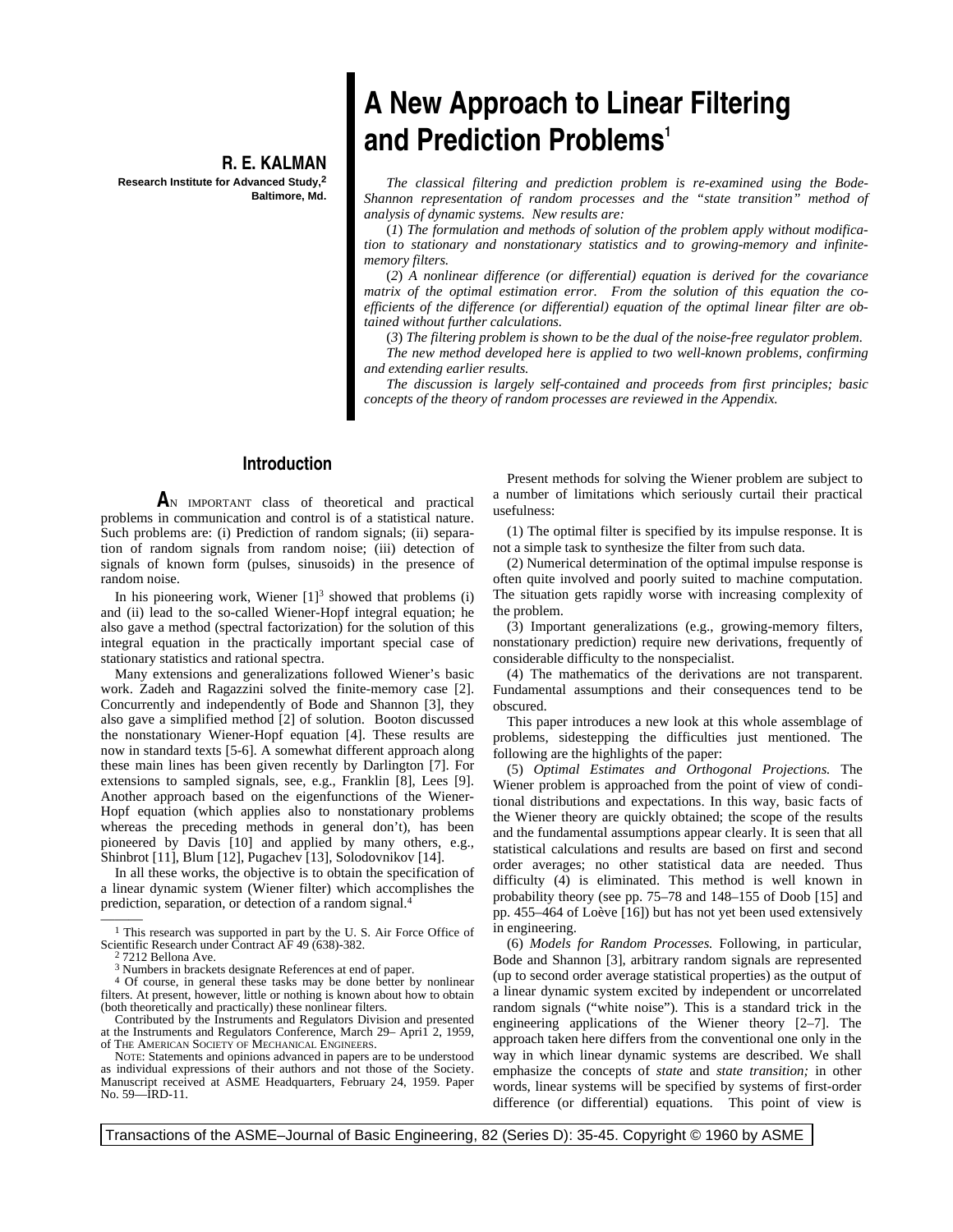natural and also necessary in order to take advantage of the simplifications mentioned under (5).

(7) *Solution of the Wiener Problem.* With the state-transition method, a single derivation covers a large variety of problems: growing and infinite memory filters, stationary and nonstationary statistics, etc.; difficulty (3) disappears. Having guessed the "state" of the estimation (i.e., filtering or prediction) problem correctly, one is led to a nonlinear difference (or differential) equation for the covariance matrix of the optimal estimation error. This is vaguely analogous to the Wiener-Hopf equation. Solution of the equation for the covariance matrix starts at the time  $t_0$  when the first observation is taken; at each later time *t* the solution of the equation represents the covariance of the optimal prediction error given observations in the interval  $(t_0, t)$ . From the covariance matrix at time *t* we obtain at once, without further calculations, the coefficients (in general, time-varying) characterizing the optimal linear filter.

(8) *The Dual Problem.* The new formulation of the Wiener problem brings it into contact with the growing new theory of control systems based on the "state" point of view [17–24]. It turns out, *surprisingly,* that the Wiener problem is the *dual* of the noise-free optimal regulator problem, which has been solved previously by the author, using the state-transition method to great advantage [18, 23, 24]. The mathematical background of the two problems is identical—this has been suspected all along, but until now the analogies have never been made explicit.

(9) *Applications.* The power of the new method is most apparent in theoretical investigations and in numerical answers to complex practical problems. In the latter case, it is best to resort to machine computation. Examples of this type will be discussed later. To provide some feel for applications, two standard examples from nonstationary prediction are included; in these cases the solution of the nonlinear difference equation mentioned under (7) above can be obtained even in closed form.

For easy reference, the main results are displayed in the form of theorems. Only Theorems 3 and 4 are original. The next section and the Appendix serve mainly to review well-known material in a form suitable for the present purposes.

## **Notation Conventions**

Throughout the paper, we shall deal mainly with *discrete* (or *sampled)* dynamic systems; in other words, signals will be observed at equally spaced points in time *(sampling instants).* By suitable choice of the time scale, the constant intervals between successive sampling instants *(sampling periods)* may be chosen as unity. Thus variables referring to time, such as  $t$ ,  $t_0$ ,  $\tau$ ,  $T$  will always be integers. The restriction to discrete dynamic systems is not at all essential (at least from the engineering point of view); by using the discreteness, however, we can keep the mathematics rigorous and yet elementary. Vectors will be denoted by small bold-face letters: **a**, **b**, ..., **u**, **x**, **y**, ... A *vector* or more precisely an *n-vector* is a set of *n* numbers  $x_1$ , ...  $x_n$ ; the  $x_i$  are the *co-ordinates* or *components* of the vector **x**.

Matrices will be denoted by capital bold-face letters: **A**, **B**, **Q**, **Φ**, **Ψ**, ...; they are  $m \times n$  arrays of elements  $a_{ij}$ ,  $b_{ij}$ ,  $q_{ij}$ ,... The *transpose* (interchanging rows and columns) of a matrix will be denoted by the prime. In manipulating formulas, it will be convenient to regard a vector as a matrix with a single column.

 Using the conventional definition of matrix multiplication, we write the *scalar product* of two *n*-vectors **x**, **y** as

$$
\mathbf{X}^{\mathbf{t}}\mathbf{y} = \sum_{i=1}^{n} x_i y_i = \mathbf{y}^{\mathbf{t}}\mathbf{x}
$$

The scalar product is clearly a scalar, i.e., not a vector, quantity.

Similarly, the quadratic form associated with the  $n \times n$  matrix **Q** is,

$$
\mathbf{X}^{\mathsf{T}}\mathbf{Q}\mathbf{X} = \sum_{i,j=1}^{n} x_i q_{ij} x_j
$$

We define the expression  $xy'$  where  $x'$  is an *m*-vector and  $y$  is an *n*-vector to be the  $m \times n$  matrix with elements  $x_i y_j$ .

We write  $E(\mathbf{x}) = E\mathbf{x}$  for the expected value of the random vector **x** (see Appendix). It is usually convenient to omit the brackets after *E.* This does not result in confusion in simple cases since constants and the operator  $E$  commute. Thus  $Exy' =$  matrix with elements  $E(x_i y_j)$ ;  $E \times E \mathbf{y}^{\mathsf{T}} =$  matrix with elements  $E(x_i)E(y_j)$ .

For ease of reference, a list of the principal symbols used is given below.

#### **Optimal Estimates**

- *t* time in general, present time.
- $t_0$  time at which observations start.<br> $x_1(t), x_2(t)$  basic random variables.
	- $b$ asic random variables.
	- *y*(*t*) observed random variable.
	- $x_1^*(t_1|t)$  optimal estimate of  $x_1(t_1)$  given  $y(t_0), \ldots, y(t)$ .<br>*L* loss function (non random function of its argu
		- loss function (non random function of its argument).
		- ε estimation error (random variable).

#### **Orthogonal Projections**

- $Y(t)$  linear manifold generated by the random variables *y*(*t*0), …, *y*(*t*).
- $\bar{x}$  (*t*<sub>1</sub>|*t*) orthogonal projection of *x*(*t*<sub>1</sub>) on  $\bar{y}$ (*t*).
- $\tilde{x}(t_1|t)$ component of  $x(t_1)$  orthogonal to  $\mathcal{Y}(t)$ .

#### **Models for Random Processes**

- $\Phi(t+1; t)$  transition matrix
	- **Q**(*t*) covariance of random excitation

## **Solution of the Wiener Problem**

- **x**(*t*) basic random variable.
- **y**(*t*) observed random variable.
- $\mathbf{y}(t)$  linear manifold generated by  $\mathbf{y}(t_0), \ldots, \mathbf{y}(t)$ .
- $Z(t)$  linear manifold generated by  $\ddot{y}(t|t-1)$ .
- $\mathbf{x}^*(t_1|t)$  optimal estimate of  $\mathbf{x}(t_1)$  given  $\mathbf{y}(t)$ .
- $\tilde{\mathbf{x}}(t_1|t)$ error in optimal estimate of  $\mathbf{x}(t_1)$  given  $\mathbf{y}(t)$ .

## **Optimal Estimates**

To have a concrete description or the type of problems to be studied, consider the following situation. We are given signal  $x_1(t)$  and noise  $x_2(t)$ . Only the sum  $y(t) = x_1(t) + x_2(t)$  can be observed. Suppose we have observed and know exactly the values of  $y(t_0)$ , ...,  $y(t)$ . What can we infer from this knowledge in regard to the (unobservable) value of the signal at  $t = t_1$ , where  $t_1$  may be less than, equal to, or greater than  $t$ ? If  $t_1 < t$ , this is a *datasmoothing (interpolation)* problem. If  $t_1 = t$ , this is called *filtering.* If  $t_1 > t$ , we have a *prediction* problem. Since our treatment will be general enough to include these and similar problems, we shall use hereafter the collective term *estimation.* 

As was pointed out by Wiener [1], the natural setting of the estimation problem belongs to the realm of probability theory and statistics. Thus signal, noise, and their sum will be random variables, and consequently they may be regarded as random processes. From the probabilistic description of the random processes we can determine the probability with which a particular sample of the signal and noise will occur. For any given set of measured values  $\eta(t_0)$ , ...,  $\eta(t)$  of the random variable  $y(t)$ one can then also determine, in principle, the probability of simultaneous occurrence of various values  $\xi_1(t)$  of the random variable  $x_1(t_1)$ . This is the conditional probability distribution function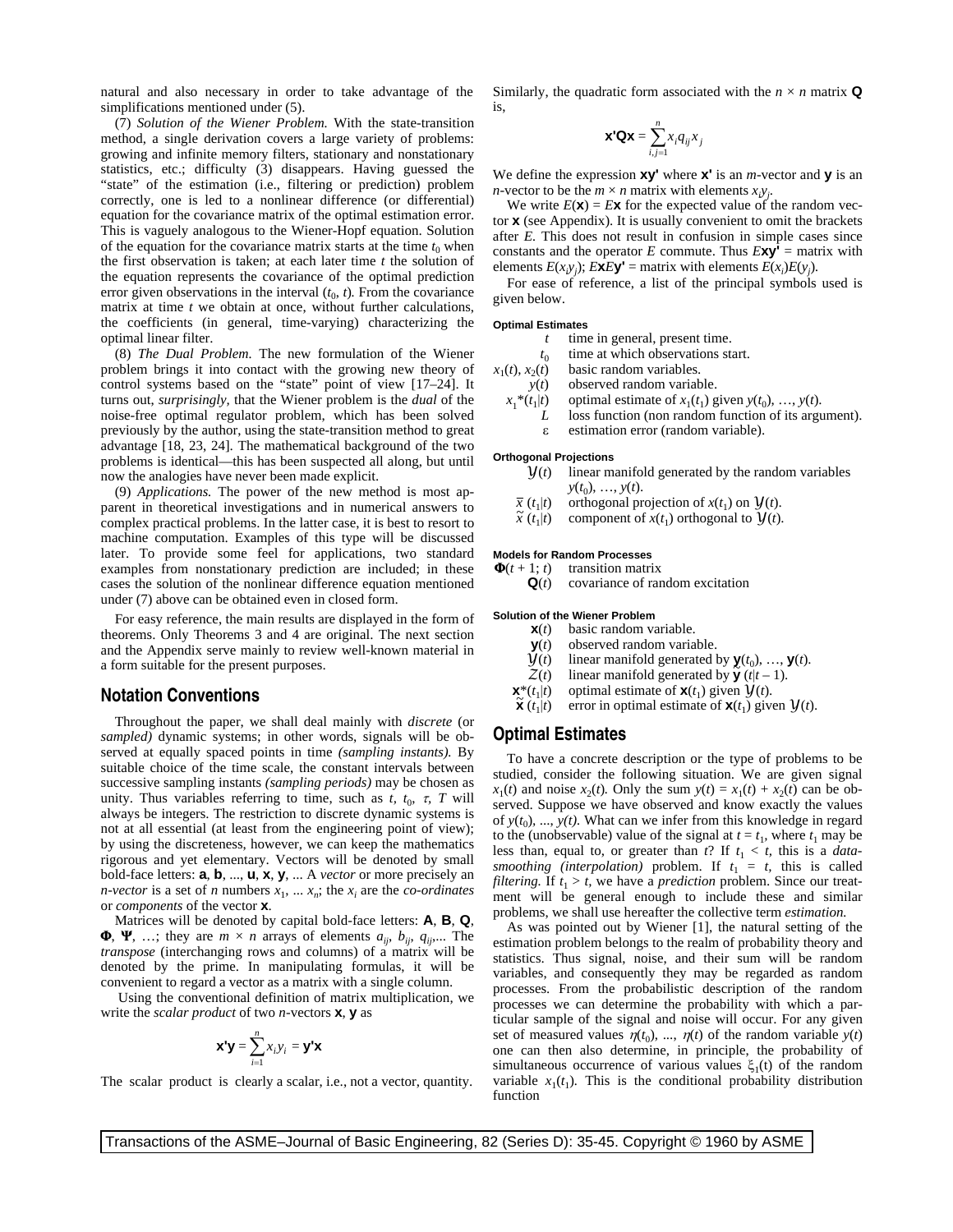$$
Pr[x_1(t_1) \le \xi_1 | y(t_0) = \eta(t_0), \dots, y(t) = \eta(t)] = F(\xi_1)
$$
 (1)

Evidently,  $F(\xi_1)$  represents all the information which the measurement of the random variables  $y(t_0)$ , ...,  $y(t)$  has conveyed about the random variable  $x_1(t_1)$ . Any statistical estimate of the random variable  $x_1(t_1)$  will be some function of this distribution and therefore a (nonrandom) function of the random variables  $y(t_0)$ , ..., *y*(*t*)*.* This statistical estimate is denoted by  $X_1(t_1|t)$ , or by just  $X_1(t_1)$ or  $X_1$  when the set of observed random variables or the time at which the estimate is required are clear from context.

Suppose now that  $X_1$  is given as a fixed function of the random variables  $y(t_0)$ , ...,  $y(t)$ . Then  $X_1$  is itself a random variable and its actual value is known whenever the actual values of  $y(t_0)$ , ...,  $y(t)$ are known. In general, the actual value of  $X_1(t_1)$  will be different from the (unknown) actual value of  $x_1(t_1)$ . To arrive at a rational way of determining *X*1, it is natural to assign a *penalty* or *loss* for incorrect estimates. Clearly, the loss should be a (i) positive, (ii) nondecreasing function of the *estimation error*  $\varepsilon = x_1(t_1) - X_1(t_1)$ . Thus we define a *loss function* by

 $L(0) = 0$ 

$$
L(\varepsilon_2) \ge L(\varepsilon_1) \ge 0 \quad \text{when} \quad \varepsilon_2 \ge \varepsilon_1 \ge 0 \tag{2}
$$

*L*(ε) = *L*(-ε)

Some common examples of loss functions are:  $L(\varepsilon) = a\varepsilon^2$ ,  $a\varepsilon^4$ ,  $a|\varepsilon|$ ,  $a[1 - \exp(-\varepsilon^2)]$ , etc., where *a* is a positive constant.

One (but by no means the only) natural way of choosing the random variable  $X_1$  is to require that this choice should minimize the average loss or risk

$$
E\{L[x_1(t_1) - X_1(t_1)]\} = E[E\{L[x(t_1) - X_1(t_1)]|y(t_0), \ldots, y(t)\}] \quad (3)
$$

Since the first expectation on the right-hand side of (3) does not depend on the choice of  $X_1$  but only on  $y(t_0)$ , ...,  $y(t)$ , it is clear that minimizing (3) is equivalent to minimizing

$$
E\{L[x_1(t_1) - X_1(t_1)] | y(t_0), ..., y(t)\}
$$
 (4)

Under just slight additional assumptions, optimal estimates can be characterized in a simple way.

**Theorem 1.** *Assume that L is of type* (2) *and that the conditional distribution function F*(ξ) *defined by* (1) *is:* 

(*A*) symmetric about the mean  $\overline{\xi}$  :

$$
F(\xi - \overline{\xi}) = 1 - F(\overline{\xi} - \xi)
$$

*(B) convex for* 
$$
\xi \leq \overline{\xi}
$$
 :

$$
F(\lambda \xi_1 + (1 - \lambda)\xi_2) \le \lambda F(\xi_1) + (1 - \lambda)F(\xi_2)
$$

*for all*  $\xi_1, \xi_2 \leq \overline{\xi}$  *and*  $0 \leq \lambda \leq 1$ 

*Then the random variable*  $x_1^*(t_1|t)$  *which minimizes the average loss* (3) *is the conditional expectation*

$$
x_1^*(t_1|t) = E[x_1(t_1)|y(t_0), \dots, y(t)] \tag{5}
$$

**Proof:** As pointed out recently by Sherman [25], this theorem follows immediately from a well-known lemma in probability theory.

**Corollary.** *If the random processes*  $\{x_1(t)\}, \{x_2(t)\},$  and  $\{y(t)\}$ *are gaussian, Theorem 1 holds.* 

**Proof:** By Theorem 5, (*A*) (see Appendix), conditional distributions on a gaussian random process are gaussian. Hence the requirements of Theorem 1 are always satisfied.

In the control system literature, this theorem appears sometimes in a form which is more restrictive in one way and more general in another way:

**Theorem 1-a.** If  $L(\varepsilon) = \varepsilon^2$ , then Theorem 1 is true without as*sumptions*  $(A)$  and  $(B)$ .

**Proof:** Expand the conditional expectation (4):

$$
E[x_1^{2}(t_1)|y(t_0),...,y(t)] - 2X_1(t_1)E[x_1(t_1)|y(t_0),...,y(t)] + X_1^{2}(t_1)
$$

and differentiate with respect to  $X_1(t_1)$ . This is not a completely rigorous argument; for a simple rigorous proof see Doob [15], pp. 77–78.

**Remarks.** (*a*) As far as the author is aware, it is not known what is the most general class of random processes  $\{x_1(t)\}\$ ,  $\{x_2(t)\}\$  for which the conditional distribution function satisfies the requirements of Theorem 1.

(*b*) Aside from the note of Sherman, Theorem 1 apparently has never been stated explicitly in the control systems literature. In fact, one finds many statements to the effect that loss functions of the general type (2) cannot be conveniently handled mathematically.

(*c*) In the sequel, we shall be dealing mainly with vectorvalued random variables. In that case, the estimation problem is stated as: Given a vector-valued random process  $\{X(t)\}\$ and observed random variables  $\mathbf{y}(t_0)$ , ...,  $\mathbf{y}(t)$ , where  $\mathbf{y}(t) = \mathbf{M}\mathbf{x}(t)$  (M being a singular matrix; in other words, not all co-ordinates of  $\mathbf{x}(t)$  can be observed), find an estimate  $\mathbf{X}(t_1)$  which minimizes the expected loss  $E[L(||\mathbf{x}(t_1) - \mathbf{X}(t_1)||)]$ ,  $||$  || being the norm of a vector.

Theorem 1 remains true in the vector case also, provided we re- quire that the conditional distribution function of the *n* coordi- nates of the vector  $\mathbf{x}(t_1)$ ,

$$
Pr[x_1(t_1) \le \xi_1, \dots, x_n(t_1) \le \xi_n | \mathbf{y}(t_0), \dots, \mathbf{y}(t)] = F(\xi_1, \dots, \xi_n)
$$

be symmetric with respect to the *n* variables  $\xi_1 - \xi_1, ..., \xi_n - \xi_n$ and convex in the region where all of these variables are negative.

## **Orthogonal Projections**

The explicit calculation of the optimal estimate as a function of the observed variables is, in general, impossible. There is an important exception: The processes  $\{x_1(t)\}, \{x_2(t)\}$  are gaussian.

On the other hand, if we attempt to get an optimal estimate under the restriction  $L(\varepsilon) = \varepsilon^2$  and the additional requirement that the estimate be a linear function of the observed random variables, we get an estimate which is identical with the optimal estimate in the gaussian case, without the assumption of linearity or quadratic loss function. This shows that results obtainable by linear estimation can be bettered by nonlinear estimation only when (i) the random processes are nongaussian and even then (in view of Theorem 5, (*C*)) only (ii) by considering at least thirdorder probability distribution functions.

In the special cases just mentioned, the explicit solution of the estimation problem is most easily understood with the help of a geometric picture. This is the subject of the present section.

Consider the (real-valued) random variables  $y(t_0)$ , ...,  $y(t)$ . The set of all linear combinations of these random variables with real coefficients

$$
\sum_{i=t_0}^{t} a_i y(i) \tag{6}
$$

forms a *vector space (linear manifold)* which we denote by  $Y(t)$ . We regard, abstractly, any expression of the form (6) as "point" or "vector" in  $V(t)$ ; this use of the word "vector" should not be confused, of course, with "vector-valued" random variables, etc. Since we do not want to fix the value of *t* (i.e., the total number of possible observations),  $\mathcal{Y}(t)$  should be regarded as a finitedimensional subspace of the space of all possible observations.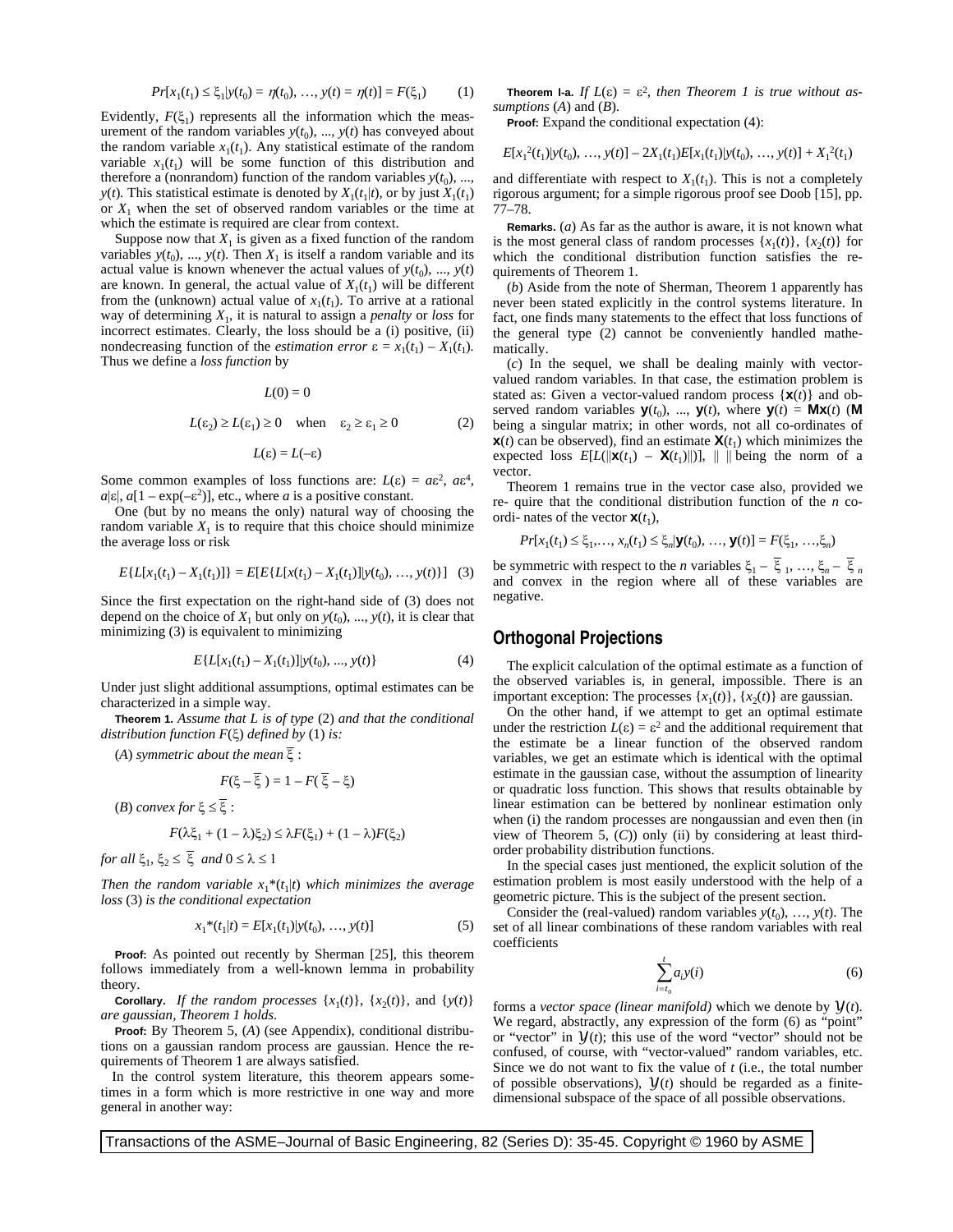Given any two vectors  $u$ ,  $v$  in  $\mathcal{Y}(t)$  (i.e., random variables expressible in the form (6)), we say that *u* and *v* are *orthogonal* if  $Euv = 0$ . Using the Schmidt orthogonalization procedure, as described for instance by Doob [15], p. 151, or by Loève [16], p. 459, it is easy to select an *orthonormal basis* in  $Y(t)$ . By this is meant a set of vectors  $e_{t_0}$ , ...,  $e_t$  in  $\mathcal{Y}(t)$  such that any vector in  $Y(t)$  can be expressed as a unique linear combination of  $e_{t_0}, \ldots, e_t$ and

$$
E e_i e_j = \delta_{ij} = 1 \quad \text{if} \quad i = j
$$
  
= 0 \quad \text{if} \quad i \neq j \qquad (i, j = t\_0, ..., t) \qquad (7)

Thus any vector  $\bar{x}$  in  $\mathcal{Y}(t)$ . is given by

$$
\overline{x} = \sum_{i=t_0}^{t} a_i e_i
$$

and so the coefficients  $a_i$  can be immediately determined with the aid of (7):

$$
E\bar{x}e_j = E\left(\sum_{i=t_0}^t a_i e_i\right) e_j = \sum_{i=t_0}^t a_i E e_i e_j = \sum_{i=t_0}^t a_i \delta_{ij} = a_j \tag{8}
$$

It follows further that any random variable *x* (not necessarily in  $\mathcal{Y}(t)$  can be uniquely decomposed into two parts: a part  $\bar{x}$  in  $\mathcal{Y}(t)$ and a part  $\tilde{x}$  orthogonal to  $\mathcal{Y}(t)$  (i.e., orthogonal to every vector in *'*Y(*t*)). In fact, we can write

$$
x = \overline{x} + \widetilde{x} = \sum_{i=t_0}^{t} (Exe_i)e_i + \widetilde{x}
$$
 (9)

Thus  $\bar{x}$  is uniquely determined by equation (9) and is obviously a vector in  $Y(t)$ . Therefore  $\tilde{x}$  is also uniquely determined; it remains to check that it is orthogonal to  $Y(t)$ :

$$
E\tilde{x}e_i = E(x - \overline{x})e_i = Exe_i - E\overline{x}e_i
$$

Now the co-ordinates of  $\bar{x}$  with respect to the basis  $e_{t_0}, \ldots, e_t$  are given either in the form  $E \bar{x} e_i$  (as in (8)) or in the form  $E x e_i$  (as in (9)). Since the co-ordinates are unique,  $Exe_i = Exe_i$  (*i* =  $t_0$ , ..., *t*); hence  $\widetilde{Ex}e_i = 0$  and  $\widetilde{x}$  is orthogonal to every base vector  $e_i$ ; and therefore to  $\mathcal{Y}(t)$ . We call  $\bar{x}$  the *orthogonal projection* of x on Y(*t*).

There is another way in which the orthogonal projection can be characterized:  $\bar{x}$  is that vector in  $\mathcal{Y}(t)$  (i.e., that *linear* function of the random variables  $y(t_0)$ , ...,  $y(t)$ ) which minimizes the quadratic loss function. In fact, if  $\overline{w}$  is any other vector in  $\mathcal{Y}(t)$ , we have

$$
E(x - \overline{w})^2 = E(\tilde{x} + \overline{x} - \overline{w})^2 = E[(x - \overline{x}) + (\overline{x} - \overline{w})]^2
$$

Since  $\tilde{x}$  is orthogonal to every vector in  $\mathcal{Y}(t)$  and in particular to  $\bar{x}$  −  $\bar{w}$  we have

$$
E(x - \overline{w})^2 = E(x - \overline{x})^2 + E(\overline{x} - \overline{w})^2 \ge E(x - \overline{x})^2 \tag{10}
$$

This shows that, if  $\overline{w}$  also minimizes the quadratic loss, we must have  $E(\bar{x} - \bar{w})^2 = 0$  which means that the random variables  $\bar{x}$  and  $\bar{w}$  are equal (except possibly for a set of events whose probability is zero).

These results may be summarized as follows:

**Theorem 2.** Let  $\{x(t)\}, \{y(t)\}$  *random processes with zero mean*  $(i.e., Ex(t) = Ey(t) = 0$  *for all t*). We observe  $y(t_0), ..., y(t)$ . *If either* 

(*A*) *the random processes*  $\{x(t)\}, \{y(t)\}\$  *are gaussian; or* (*B*) *the optimal estimate is restricted to be a linear function of the observed random variables and*  $L(\varepsilon) = \varepsilon^2$ ;

 $x^*(t_1|t) = optimal$  *estimate of*  $x(t_1)$  given  $y(t_0), \ldots, y(t)$  $=$  *orthogonal projection*  $\bar{x}$  (*t*<sub>1</sub>|*t*) *of*  $x(t_1)$  on  $\bar{y}(t)$ . (11)

These results are well-known though not easily accessible in the control systems literature. See Doob [15], pp. 75–78, or Pugachev [26]. It is sometimes convenient to denote the orthogonal projection by

$$
\bar{x}(t_1 | t) \equiv x * (t_1 | t) = \hat{E}[x(t_1) | Y(t)]
$$

The notation  $\hat{E}$  is motivated by part (*b*) of the theorem: If the stochastic processes in question are gaussian, then orthogonal projection is actually identical with conditional expectation.

**Proof.** (*A*) This is a direct consequence of the remarks in connection with (10).

(*B*) Since *x*(*t*)*, y*(*t*) are random variables with zero mean, it is clear from formula (9) that the orthogonal part  $\tilde{x}(t_1|t)$  of  $x(t_1)$ with respect to the linear manifold  $\mathcal{Y}(t)$  is also a random variable with zero mean. Orthogonal random variables with zero mean are uncorrelated; if they are also gaussian then (by Theorem 5 (*B*)) they are independent. Thus

$$
0 = E \tilde{x} (t_1 | t) = E[\tilde{x} (t_1 | t)] y(t_0), ..., y(t)]
$$
  
= E[x (t\_1) - \bar{x} (t\_1 | t)] y(t\_0), ..., y(t)]  
= E[x (t\_1)] y(t\_0), ..., y(t)] - \bar{x} (t\_1 | t) = 0

**Remarks.** (*d*) A rigorous formulation of the contents of this section as  $t \rightarrow \infty$  requires some elementary notions from the theory of Hilbert space. See Doob [15] and Loève [16 ].

(*e*) The physical interpretation of Theorem 2 is largely a matter of taste. If we are not worried about the assumption of gaussianness, part (*A*) shows that the orthogonal projection is the optimal estimate for all reasonable loss functions. If we do worry about gaussianness, even if we are resigned to consider only linear estimates, we know that orthogonal projections are *not* the optimal estimate for many reasonable loss functions. Since in practice it is difficult to ascertain to what degree of approximation a random process of physical origin is gaussian, it is hard to decide whether Theorem 2 has very broad or very limited significance.

(*f*) Theorem 2 is immediately generalized for the case of vector-valued random variables. In fact, we define the linear manifold  $\mathbf{y}(t)$  generated by  $\mathbf{y}(t_0)$ , ...,  $\mathbf{y}(t)$  to be the set of all linear combinations

$$
\sum_{i=t_0}^t \sum_{j=1}^m a_{ij} y_j(i)
$$

of all *m* co-ordinates of each of the random vectors  $\mathbf{y}(t_0), \ldots, \mathbf{y}(t)$ . The rest of the story proceeds as before.

(*g*) Theorem 2 states in effect that the optimal estimate under conditions (*A*) or (*B*) is a linear combination of all previous observations. In other words, the optimal estimate can be regarded as the output of a linear filter, with the input being the actually occurring values of the observable random variables; Theorem 2 gives a way of computing the impulse response of the optimal filter. As pointed out before, knowledge of this impulse response is not a complete solution of the problem; for this reason, no explicit formulas for the calculation of the impulse response will be given.

## **Models for Random Processes**

In dealing with physical phenomena, it is not sufficient to give an empirical description but one must have also some idea of the underlying causes. Without being able to separate in some sense causes and effects, i.e., without the assumption of causality, one can hardly hope for useful results.

Transactions of the ASME–Journal of Basic Engineering, 82 (Series D): 35-45. Copyright © 1960 by ASME

*then*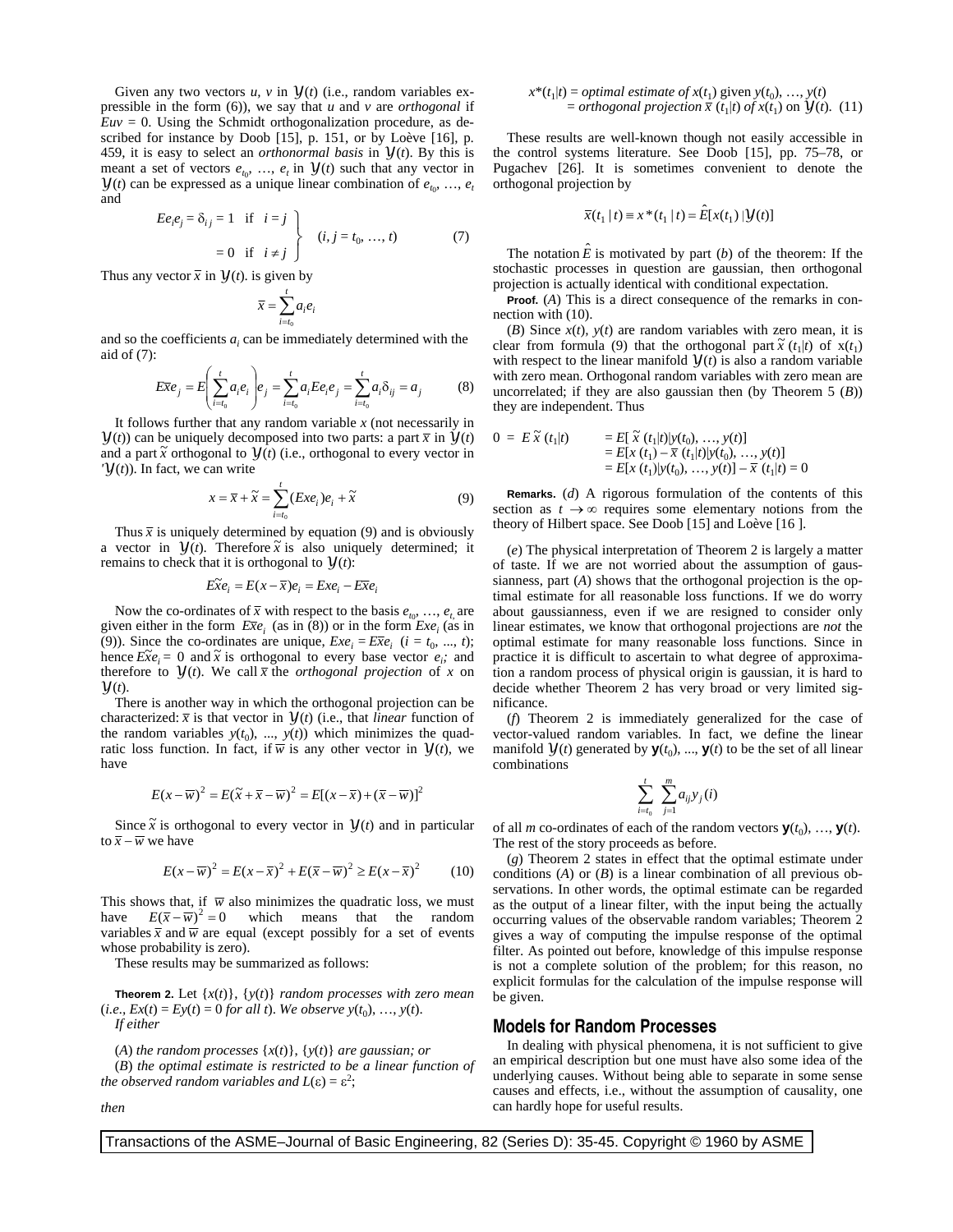It is a fairly generally accepted fact that primary macroscopic sources of random phenomena are independent gaussian processes.5 A well-known example is the noise voltage produced in a resistor due to thermal agitation. In most cases, *observed* random phenomena are not describable by independent random variables. The statistical dependence (correlation) between random signals observed at different times is usually explained by the presence of a dynamic system between the primary random source and the observer. *Thus a random function of time may be thought of as the output of a dynamic system excited by an independent gaussian random process.* 

An important property of gaussian random signals is that they remain gaussian after passing through a linear system (Theorem 5 (*A*)). Assuming independent gaussian primary random sources, if the observed random signal is also gaussian, we may assume that the dynamic system between the observer and the primary source is *linear.* This conclusion may be forced on us also because of lack of detailed knowledge of the statistical properties of the observed random signal: Given any random process with known first and second-order averages, we can find a gaussian random process with the same properties (Theorem 5 (*C*)). Thus gaussian distributions and linear dynamics are natural, mutually plausible assumptions particularly when the statistical data are scant.

How is a dynamic system (linear or nonlinear) described? The fundamental concept is the notion of the *state.* By this is meant, intuitively, some quantitative information (a set of numbers, a function, etc.) which is the least amount of data one has to know about the past behavior of the system in order to predict its future behavior. The dynamics is then described in terms of *state transitions,* i.e., one must specify how one state is transformed into another as time passes.

A *linear* dynamic system may be described in general by the vector differential equation

> $\vert$  $\left\{ \right.$  $\int$

and

$$
\mathbf{y}(t) = \mathbf{M}(t)\mathbf{x}(t)
$$

 $d\mathbf{x}/dt = \mathbf{F}(t)\mathbf{x} + \mathbf{D}(t)\mathbf{u}(t)$ 

where **x** is an *n*-vector, the *state* of the system (the components  $x_i$ of **x** are called *state variables*); **u**(*t*) is an *m*-vector ( $m \le n$ ) representing the *inputs* to the system;  $F(t)$  and  $D(t)$  are  $n \times n$ , respectively,  $n \times m$  matrices. If all coefficients of  $F(t)$ ,  $D(t)$ ,  $M(t)$ are constants, we say that the dynamic system (12) is *timeinvariant* or *stationary.* Finally, **y**(*t*) is a *p-vector* denoting the outputs of the system;  $\mathbf{M}(t)$  is an  $n \times p$  matrix;  $p \leq n$ 

The physical interpretation of (12) has been discussed in detail elsewhere [18, 20, 23]. A look at the block diagram in Fig. 1 may be helpful. This is not an ordinary but a matrix block diagram (as revealed by the fat lines indicating signal flow). The integrator in



**Fig 1. Matrix block diagram of the general linear continuous-dynamic system**

<sup>5</sup> The probability distributions will be gaussian because macroscopic random effects may be thought of as the superposition of very many microscopic random effects; under very general conditions, such aggregate effects tend to be gaussian, regardless of the statistical properties of the microscopic effects. The assumption of independence in this context is motivated by the fact that microscopic phenomena tend to take place much more rapidly than macroscopic phenomena; thus primary random sources would appear to be independent on a macroscopic time scale.

Fig. 1 actually stands for *n* integrators such that the output of each is a state variable;  $F(t)$  indicates how the outputs of the integrators are fed back to the inputs of the integrators. Thus  $f_{ii}(t)$ is the coefficient with which the output of the *j*th integrator is fed back to the input of the *i*th integrator. It is not hard to relate this formalism to more conventional methods of linear system analysis.

If we assume that the system  $(12)$  is stationary and that  $\mathbf{u}(t)$  is constant during each sampling period, that is

$$
\mathbf{u}(t+\tau) = \mathbf{u}(t); \ \ 0 \le \tau < 1, \ \ t = 0, 1, \ \dots \tag{13}
$$

then (12) can be readily transformed into the more convenient discrete form.

$$
\mathbf{x}(t+1) = \mathbf{\Phi}(1)\mathbf{x}(t) + \mathbf{\Delta}(1)\mathbf{u}(t); \ \ t = 0, 1, ...
$$

where [18, 20]

and

(12)

$$
\Phi(1) = \exp \mathbf{F} = \sum_{i=0}^{\infty} \mathbf{F}^{i} / i! \quad (\mathbf{F}^{0} = \text{unit matrix})
$$



**Fig 2. Matrix block diagram of the general linear discrete-dynamic system** 

See Fig. 2. One could also express exp  $\mathsf{F}\tau$  in closed form using Laplace transform methods [18, 20, 22, 24]. If **u**(*t*) satisfies (13) but the system (12) is nonstationary, we can write analogously

$$
\mathbf{x}(t+1) = \mathbf{\Phi}(t+1; t) + \mathbf{\Delta}(t)\mathbf{u}(t)
$$
  

$$
\mathbf{y}(t) = \mathbf{M}(t)\mathbf{x}(t)
$$
 (14)

but of course now **Φ**(*t* + 1; *t*), **∆**(*t*) cannot be expressed in general in closed form. Equations of type (14) are encountered frequently also in the study of complicated sampled-data systems [22]. See Fig. 2

 $\Phi(t + 1; t)$  is the *transition matrix* of the system (12) or (14). The notation  $\Phi(t_2; t_1)$  ( $t_2$ ,  $t_1$  = integers) indicates transition from time  $t_1$  to time  $t_2$ . Evidently  $\Phi(t; t) = I$  = unit matrix. If the system (12) is stationary then  $\Phi(t + 1; t) = \Phi(t + 1 - t) = \Phi(1) = \text{const.}$ Note also the product rule:  $\Phi(t; s)\Phi(s; r) = \Phi(t; r)$  and the inverse rule  $\mathbf{\Phi}^{-1}(t; s) = \mathbf{\Phi}(s; t)$ , where *t, s, r* are integers. In a stationary system,  $\Phi(t; \tau) = \exp \mathbf{F}(t - \tau)$ .

As a result of the preceding discussion, we shall represent random phenomena by the model

$$
\mathbf{x}(t+1) = \mathbf{\Phi}(t+1; t)\mathbf{x}(t) + \mathbf{u}(t)
$$
 (15)

where  $\{u(t)\}\$ is a vector-valued, independent, gaussian random process, with zero mean, which is completely described by (in view of Theorem 5 (*C*))

$$
E\mathbf{u}(t) = \mathbf{0} \text{ for all } t;
$$
  
\n
$$
E\mathbf{u}(t)\mathbf{u}^{\mathbf{t}}(s) = \mathbf{0} \text{ if } t \neq s
$$
  
\n
$$
E\mathbf{u}(t)\mathbf{u}^{\mathbf{t}}(t) = \mathbf{G}(t).
$$

Of course (Theorem 5  $(A)$ ),  $\mathbf{x}(t)$  is then also a gaussian random process with zero mean, but it is no longer independent. In fact, if we consider (15) in the steady state (assuming it is a stable system), in other words, if we neglect the initial state  $\mathbf{x}(t_0)$ , then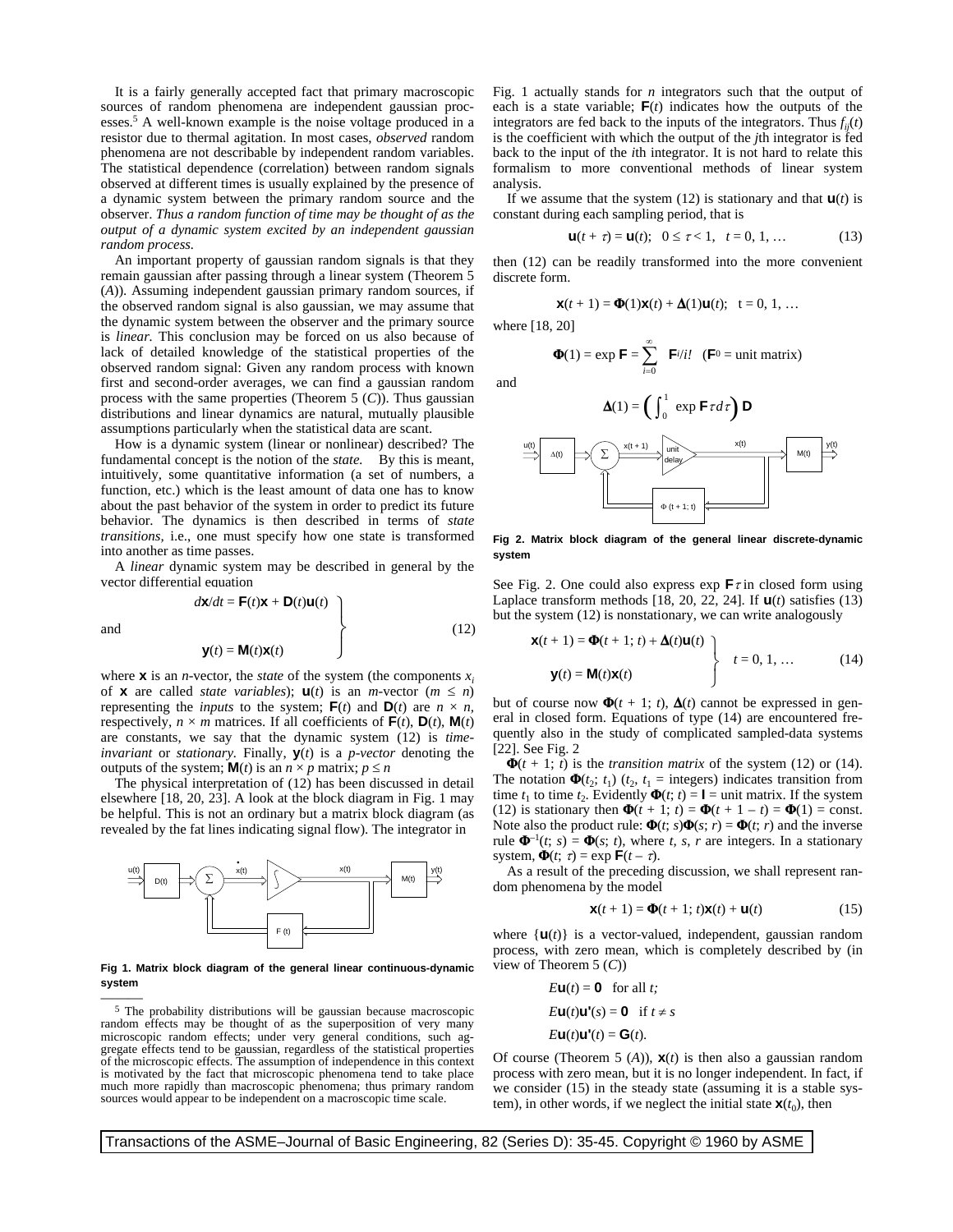$$
\mathbf{x}(t) = \sum_{r=-\infty}^{t-1} \boldsymbol{\Phi}(t; r+1)\mathbf{u}(r).
$$

Therefore if  $t \geq s$  we have

$$
E\mathbf{X}(t)\mathbf{X}^{\mathsf{T}}(s) = \sum_{r=-\infty}^{s-1} \boldsymbol{\Phi}(t; r+1)\mathbf{Q}(r) \boldsymbol{\Phi}^{\mathsf{T}}(s; r+1).
$$

Thus if we assume a linear dynamic model and know the statistical properties of the gaussian random excitation, it is easy to find the corresponding statistical properties of the gaussian random process  $\{X(t)\}.$ 

In real life, however, the situation is usually reversed. One is given the covariance matrix  $E\mathbf{x}(t)\mathbf{x}'(s)$  (or rather, one attempts to estimate the matrix from limited statistical data) and the problem is to get (15) and the statistical properties of  $\mathbf{u}(t)$ . This is a subtle and presently largely unsolved problem in experimentation and data reduction. As in the vast majority of the engineering literature on the Wiener problem, we shall find it convenient to start with the model (15) and regard the problem of obtaining the model itself as a separate question. To be sure, the two problems *should* be optimized jointly if possible; the author is not aware, however, of any study of the *joint* optimization problem.

In summary, the following assumptions are made about random processes:

*Physical random phenomena may be thought of* as *due to primary random sources exciting dynamic systems. The primary sources are assumed to be independent gaussian random processes with zero mean; the dynamic systems will be linear. The random processes are therefore described by models such as* (15). *The question of how the numbers specifying the model are obtained from experimental data will not be considered.* 

## **Solution of the Wiener problem**

Let us now define the principal problem of the paper.

**Problem I.** *Consider the dynamic model* 

$$
\mathbf{X}(t+1) = \mathbf{\Phi}(t+1; t)\mathbf{X}(t) + \mathbf{u}(t)
$$
 (16)

$$
\mathbf{y}(t) = \mathbf{M}(t)\mathbf{x}(t) \tag{17}
$$

*where* **u**(*t*) is *an independent gaussian random process of nvectors with zero mean,*  $\mathbf{x}(t)$  is *an n-vector,*  $\mathbf{y}(t)$  is *a p-vector* ( $p \leq$ *n*),  $\Phi(t + 1; t)$ ,  $\mathbf{M}(t)$  are  $n \times n$ , resp.  $p \times n$ , matrices whose *elements are nonrandom functions of time.* 

*Given the observed values of*  $y(t_0)$ , ...,  $y(t)$  *find an estimate*  $\mathbf{x}^*(t_1|t)$  *of*  $\mathbf{x}(t_1)$  *which minimizes the expected loss.* (See Fig. 2, where  $\Delta(t) = I$ .)

This problem includes as a special case the problems of filtering, prediction, and data smoothing mentioned earlier. It includes also the problem of reconstructing all the state variables of a linear dynamic system from noisy observations of some of the state variables  $(p < n!)$ .

From Theorem 2-*a* we know that the solution of Problem I is simply the orthogonal projection of  $\mathbf{x}(t_1)$  on the linear manifold  $Y(t)$  generated by the observed random variables. As remarked in the Introduction, this is to be accomplished by means of a linear (not necessarily stationary!) dynamic system of the general form (14). With this in mind, we proceed as follows.

Assume that  $\mathbf{y}(t_0)$ , ...,  $\mathbf{y}(t-1)$  have been measured, i.e., that  $\mathbf{y}(t)$  $- 1$ ) is known. Next, at time *t*, the random variable **y**(*t*) is measured. As before let  $\tilde{y}(t|t-1)$  be the component of  $y(t)$ orthogonal to  $\mathcal{Y}(t-1)$ . If  $\tilde{\mathbf{y}}(t|t-1) \equiv 0$ , which means that the values of all components of this random vector are zero for almost every possible event, then  $V(t)$  is obviously the same as  $V(t-1)$ and therefore the measurement of  $y(t)$  does not convey any additional information. This is not likely to happen in a physically meaningful situation. In any case,  $\tilde{y}$  ( $t|t-1$ ) generates a linear manifold (possibly 0) which we denote by  $Z(t)$ *.* By definition,  $Y(t-1)$  and  $Z(t)$  taken together are the same manifold as  $Y(t)$ , and every vector in  $Z(t)$  is orthogonal to every vector in  $V(t-1)$ . Assuming by induction that  $\mathbf{x}^*(t_1 - 1|t - 1)$  is known, we can

write: **x**<sup>\*</sup>(*t*<sub>1</sub>|*t*) =  $\hat{E}$  [**x**(*t*<sub>1</sub>)|**y**(*t*)] =  $\hat{E}$  [**x**(*t*<sub>1</sub>)|**y**(*t* – 1)] +  $\hat{E}$  [**x**(*t*<sub>1</sub>)|Z(*t*)]  $= \Phi(t+1; t) \mathbf{X}^*(t_1 - 1|t-1) + \hat{E} [\mathbf{u}(t_1 - 1)|\mathbf{Y}(t-1)]$ 

1; *t*) 
$$
\mathbf{X}^{\infty}(t_1 - 1|t - 1) + E \left[ \mathbf{u}(t_1 - 1)|\mathbf{y}(t - 1) \right]
$$
  
  $+ \hat{E} \left[ \mathbf{X}(t_1)|Z(t) \right]$  (18)

where the last line is obtained using (16).

Let  $t_1 = t + s$ , where *s* is any integer. If  $s \ge 0$ , then  $\mathbf{u}(t_1 - 1)$  is independent of  $\mathbf{y}(t-1)$ . This is because  $\mathbf{u}(t_1 - 1) = \mathbf{u}(t + s - 1)$  is then independent of  $u(t - 2)$ ,  $u(t - 3)$ , ... and therefore by (16– 17), independent of  $\mathbf{y}(t_0)$ , ...,  $\mathbf{y}(t-1)$ , hence independent of  $\mathbf{y}(t-1)$ 1). Since, for all *t*,  $\mathbf{u}(t_0)$  has zero mean by assumption, it follows that **u**( $t_1$  – 1) ( $s \ge 0$ ) is orthogonal to  $\mathcal{Y}(t-1)$ . Thus if  $s \ge 0$ , the second term on the right-hand side of  $(18)$  vanishes; if  $s < 0$ , considerable complications result in evaluating this term. We shall consider only the case  $t_1 \geq t$ . Furthermore, it will suffice to consider in detail only the case  $t_1 = t + 1$  since the other cases can be easily reduced to this one.

The last term in (18) must be a linear operation on the random variable  $\tilde{\mathbf{y}}$  (*t*  $|t-1$ ):

$$
\hat{E} [\mathbf{X}(t+1)|Z(t)] = \mathbf{\Delta}^*(t) \tilde{\mathbf{y}} (t|t-1)
$$
\n(19)

where  $\Delta^*(t)$  is an  $n \times p$  matrix, and the star refers to "optimal" filtering".

The component of **y**(*t*) lying in  $\mathcal{Y}(t - 1)$  is  $\overline{\mathbf{y}}(t|t - 1) =$  $M(t)X^*(t|t-1)$ . Hence

$$
\widetilde{\mathbf{y}}(t|t-1) = \mathbf{y}(t) - \overline{\mathbf{y}}(t|t-1) = \mathbf{y}(t) - \mathbf{M}(t)\mathbf{x}^*(t|t-1).
$$
 (20)

Combining (18-20) (see Fig. 3) we obtain

$$
\mathbf{X}^*(t+1|t) = \mathbf{\Phi}^*(t+1; t)\mathbf{X}^*(t|t-1) + \mathbf{\Delta}^*(t)\mathbf{y}(t) \tag{21}
$$

where

$$
\mathbf{\Phi}^*(t+1; t) = \mathbf{\Phi}(t+1; t) - \mathbf{\Delta}^*(t)\mathbf{M}(t)
$$
 (22)

Thus optimal estimation is performed by a linear dynamic system of the same form as (14). The state of the estimator is the previous estimate, the input is the last measured value of the observable random variable  $y(t)$ , the transition matrix is given by (22). Notice that physical realization of the optimal filter requires only (*i*) the model of the random process (*ii*) the operator  $\Delta^*(t)$ .

The estimation error is also governed by a linear dynamic system. In fact,

$$
\widetilde{\mathbf{x}}(t+1|t) = \mathbf{x}(t+1) - \mathbf{x}^*(t+1|t) \n= \Phi(t+1; t)\mathbf{x}(t) + \mathbf{u}(t) - \Phi^*(t+1; t)\mathbf{x}^*(t|t-1) \n- \Delta^*(t)\mathbf{M}(t)\mathbf{x}(t)
$$



**Fig. 3 Matrix block diagram of optimal filter**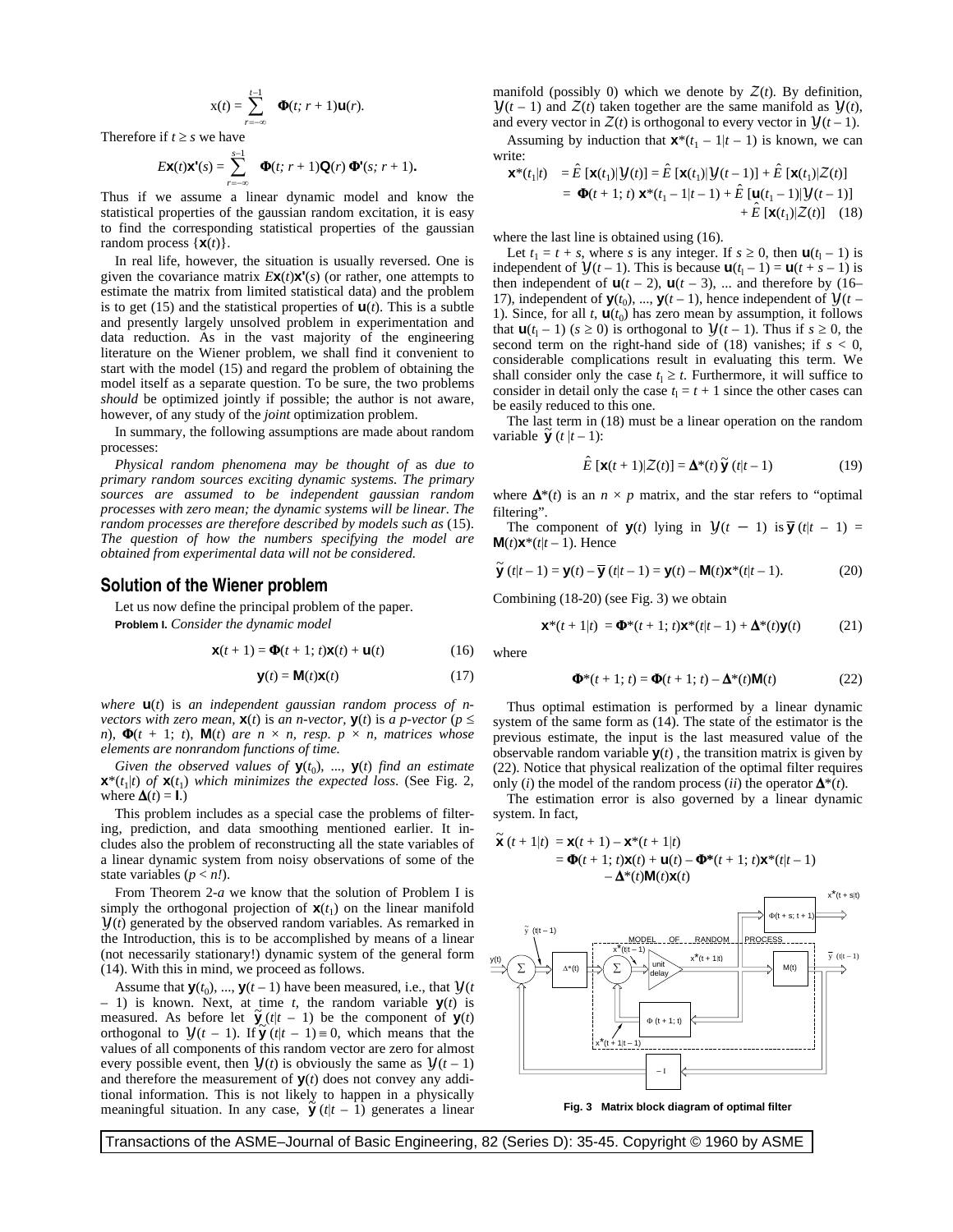$$
= \mathbf{\Phi}^*(t+1; t) \widetilde{\mathbf{x}}(t|t-1) + \mathbf{u}(t)
$$
\n(23)

Thus **Φ**\* is also the transition matrix of the linear dynamic system governing the error.

From (23) we obtain at once a recursion relation for the covariance matrix  $\mathbf{P}^*(t)$  of the optimal error  $\tilde{\mathbf{X}}(t|t-1)$ . Noting that **u**(*t*) is independent of **x**(*t*) and therefore of  $\tilde{\mathbf{x}}$  (*t*|*t* – 1). Noting **u**(*t*) is independent of **x**(*t*) and therefore of  $\tilde{\mathbf{x}}$  (*t*|*t* – 1) we get

$$
\begin{aligned} \mathbf{P}^*(t+1) &= E \widetilde{\mathbf{x}} \ (t+1|t) \widetilde{\mathbf{x}} \ (t+1|t) \\ &= \mathbf{\Phi}^*(t+1;t) E \widetilde{\mathbf{x}} \ (t|t-1) \widetilde{\mathbf{x}} \ (t|t-1) \mathbf{\Phi}^{*t} \ (t+1;t) + \mathbf{Q}(t) \\ &= \mathbf{\Phi}^*(t+1;t) E \widetilde{\mathbf{x}} \ (t|t-1) \widetilde{\mathbf{x}} \ (t|t-1) \mathbf{\Phi}^t(t+1;t) + \mathbf{Q}(t) \\ &= \mathbf{\Phi}^*(t+1;t) \mathbf{P}^*(t) \mathbf{\Phi}^t(t+1;t) + \mathbf{Q}(t) \end{aligned} \tag{24}
$$

where  $\mathbf{Q}(t) = E \mathbf{U}(t) \mathbf{U}^{\mathsf{T}}(t)$ .

There remains the problem of obtaining an explicit formula for **∆**\* (and thus also for **Φ**\*). Since,

$$
\widetilde{\mathbf{x}}(t+1)|Z(t)) = \mathbf{x}(t+1) - \hat{E}[\mathbf{x}(t+1)|Z(t)]
$$

is orthogonal to  $\tilde{y}$  (*t*  $|t-1$ ), it follows that by (19) that

 $\sim$   $\sim$ 

$$
0 = E[\mathbf{x}(t+1) - \Delta^*(t) \widetilde{\mathbf{y}}(t|t-1)] \widetilde{\mathbf{y}}'(t|t-1)
$$
  
= 
$$
E\mathbf{x}(t+1) \widetilde{\mathbf{y}}'(t|t-1) - \Delta^*(t) E \widetilde{\mathbf{y}}(t|t-1) \widetilde{\mathbf{y}}'(t|t-1).
$$

Noting that  $\bar{\mathbf{x}}$  ( $t + 1|t - 1$ ) is orthogonal to  $\bar{Z}(t)$ , the definition of **P**(*t*) given earlier, and (17), it follows further

$$
0 = E \widetilde{\mathbf{x}} (t+1|t-1) \widetilde{\mathbf{y}}' (t|t-1) - \Delta^*(t) \mathbf{M}(t) \mathbf{P}^*(t) \mathbf{M}^*(t)
$$
  
= 
$$
E[\Phi(t+1; t) \widetilde{\mathbf{x}} (t|t-1) + \mathbf{u}(t|t-1)] \widetilde{\mathbf{x}}' (t|t-1) \mathbf{M}^*(t)
$$

$$
- \Delta^*(t) \mathbf{M}(t) \mathbf{P}^*(t) \mathbf{M}^*(t).
$$

Finally, since  $\mathbf{u}(t)$  is independent of  $\mathbf{x}(t)$ ,

$$
0 = \mathbf{\Phi}(t+1; t)\mathbf{P}^*(t)\mathbf{M}^*(t) - \mathbf{\Delta}^*(t)\mathbf{M}(t)\mathbf{P}^*(t)\mathbf{M}^*(t).
$$

Now the matrix  $M(t)P^*(t)M'(t)$  be positive definite and hence invertible whenever  $\mathbf{P}^*(t)$  is positive definite, provided that none of the rows of **M**(*t*) are linearly dependent at any time, in other words, that none of the observed scalar random variables  $y_1(t)$ , ...,  $y_m(t)$ , is a linear combination of the others. Under these circumstances we get finally:

$$
\Delta^*(t) = \Phi(t+1; t) \mathbf{P}^*(t) \mathbf{M}^*(t) [\mathbf{M}(t) \mathbf{P}^*(t) \mathbf{M}^*(t)]^{-1}
$$
 (25)

Since observations start at  $t_0$ ,  $\tilde{\mathbf{x}}$  ( $t_0|t_0 - 1$ ) =  $\mathbf{x}(t_0)$ ; to begin the iterative evaluation of  $\mathbf{P}^*(t)$  by means of equation (24), we must obviously specify  $\mathbf{P}^*(t_0) = E\mathbf{X}(t_0)\mathbf{X}'(t_0)$ . Assuming this matrix is positive definite, equation (25) then yields  $\mathbf{\Delta}^*(t_0)$ ; equation (22)  $\Phi^*(t_0 + 1; t_0)$ , and equation (24)  $\mathbf{P}^*(t_0 + 1)$ , completing the cycle. If now **Q**(*t*) is positive definite, then all the  $\mathbf{P}^*(t)$  will be positive definite and the requirements in deriving (25) will be satisfied at each step.

Now we remove the restriction that  $t_1 = t + 1$ . Since **u**(*t*) is orthogonal to  $\mathcal{Y}(t)$ , we have

$$
\mathbf{X}^*(t+1|t) = \hat{E} \left[ \mathbf{\Phi}(t+1; t) \mathbf{X}(t) + \mathbf{u}(t) | \mathbf{Y}(t) \right] = \mathbf{\Phi}(t+1; t) \mathbf{X}^*(t|t)
$$

Hence if  $\Phi(t+1; t)$  has an inverse  $\Phi(t; t+1)$  (which is always the case when **Φ** is the transition matrix of a dynamic system describable by a differential equation) we have

$$
\mathbf{X}^*(t|t) = \mathbf{\Phi}(t; t+1)\mathbf{X}^*(t+1|t)
$$

If  $t_1 \ge t + 1$ , we first observe by repeated application of (16) that

$$
\mathbf{x}(t+s) = \mathbf{\Phi}(t+s; t+1)\mathbf{x}(t+1)
$$

$$
+\sum_{r1}^{ } \boldsymbol{\Phi}(t+s; t+r) \mathbf{u}(t+r) \qquad (s \ge 1)
$$

Since  $\mathbf{u}(t+s-1), \ldots, \mathbf{u}(t+1)$  are all orthogonal to  $\mathcal{Y}(t)$ ,

$$
\mathbf{X}^*(t+s|t) = \hat{E} [\mathbf{X}(t+s)|\mathbf{Y}(t)]
$$

$$
= \hat{E} \left[ \mathbf{\Phi}(t+s; t+1) \mathbf{x}(t+1) | \mathbf{Y}(t) \right]
$$

$$
= \Phi(t+s; t+1)\mathbf{X}^*(t+1|t) \qquad (s \ge 1)
$$

If  $s < 0$ , the results are similar, but  $\mathbf{X}^*(t - s|t)$  will have  $(1$  $s(n-p)$  co-ordinates.

The results of this section may be summarized as follows: **Theorem 3.** (*Solution of the Wiener Problem*)

*Consider Problem I. The optimal estimate*  $\mathbf{X}^*(t+1|t)$  *of*  $\mathbf{X}(t+1)$ 1) given  $\mathbf{y}(t_0)$ , ...,  $\mathbf{y}(t)$  is generated by the linear dynamic system

$$
\mathbf{X}^*(t+1|t) = \mathbf{\Phi}^*(t+1; \mathbf{t})\mathbf{X}^*(t|t-1) + \mathbf{\Delta}^*(t)\mathbf{y}(t) \tag{21}
$$

*The estimation error is given by* 

$$
\widetilde{\mathbf{x}}(t+1|t) = \mathbf{\Phi}^*(t+1; t) \widetilde{\mathbf{x}}(t|t-1) + \mathbf{u}(t)
$$
\n(23)

*The covariance matrix of the estimation error is* 

$$
cov \ \widetilde{\mathbf{x}} \ (t|t-1) = E \ \widetilde{\mathbf{x}} \ (t|t-1) \ \widetilde{\mathbf{x}} \ 't|t-1) = \mathbf{P}^*(t) \tag{26}
$$

*The expected quadratic loss is* 

$$
\sum_{i=1}^{n} E\tilde{x}_{i}^{2}(t | t-1) = \text{trace } \mathbf{P}^{*}(t)
$$
 (27)

*The matrices*  $\mathbf{\Delta}^*(t)$ ,  $\mathbf{\Phi}^*(t + 1; t)$ ,  $\mathbf{P}^*(t)$  *are generated by the recursion relations*

$$
\Delta^*(t) = \Phi(t+1; t)\mathbf{P}^*(t)\mathbf{M}^*(t)[\mathbf{M}(t)\mathbf{P}^*(t)\mathbf{M}^*(t)]^{-1}
$$
\n
$$
\Phi^*(t+1; t) = \Phi(t+1; t) - \mathbf{A}^*(t)\mathbf{M}(t)
$$
\n(28)

$$
\Phi^*(t+1; t) = \Phi(t+1; t) - \Delta^*(t) \mathbf{M}(t)
$$
\n
$$
\mathbf{P}^*(t+1) = \Phi^*(t+1; t) \mathbf{P}^*(t) \Phi^*(t+1; t)
$$
\n(29)

$$
\mathbf{P}^*(t+1) = \mathbf{\Phi}^*(t+1; t)\mathbf{P}^*(t)\mathbf{\Phi}^*(t+1; t) + \mathbf{Q}(t) + \mathbf{Q}(t)
$$
\n(30)

*In order to carry out the iterations, one must specify the covariance*  $\mathbf{P}^*(t_0)$  *of*  $\mathbf{x}(t_0)$  *and the covariance*  $\mathbf{Q}(t)$  *of*  $\mathbf{u}(t)$ . *Finally, for any*  $s \geq 0$ *, if*  $\Phi$  *is invertible* 

$$
\mathbf{x}^*(t+s|t) = \mathbf{\Phi}(t+s; t+1)\mathbf{x}^*(t+1)|t)
$$
  
=  $\mathbf{\Phi}(t+s; t+1)\mathbf{\Phi}^*(t+1; t)\mathbf{\Phi}(t; t+s-1)$   
+  $\mathbf{\Phi}(t+s; t+1)\mathbf{\Delta}^*(t)\mathbf{y}(t)$  (31)

*so that the estimate*  $\mathbf{X}^*(t + s|t)$  ( $s \ge 0$ ) is also given by a linear dy*namic system of the type* (21).

**Remarks.** (*h*) Eliminating **∆**\* and **Φ**\* from (28–30), a nonlinear difference equation is obtained for **P**\*(*t*):

$$
\begin{array}{lll} \mathbf{P}^*(t+1) & = & \Phi(t+1;\,t) \{ \mathbf{P}^*(t) - \mathbf{P}^*(t) \mathbf{M}^*(t) [\mathbf{M}(t) \mathbf{P}^*(t) \mathbf{M}^*(t)]^{-1} \\ & \times & \mathbf{P}^*(t) \mathbf{M}(t) \} \Phi^*(t+1;\,t) + \mathbf{Q}(t) & t \ge t_0 \end{array} \tag{32}
$$

This equation is linear only if  $M(t)$  is invertible but then the problem is trivial since all components of the random vector **x**(*t*) are observable  $\mathbf{P}^*(t+1) = \mathbf{Q}(t)$ . Observe that equation (32) plays a role in the present theory analogous to that of the Wiener-Hopf equation in the conventional theory.

Once  $\mathbf{P}^*(t)$  has been computed via (32) starting at  $t = t_0$ , the explicit specification of the optimal linear filter is immediately available from formulas (29-30). Of course, the solution of Equation (32), or of its differential-equation equivalent, is a much simpler task than solution of the Wiener-Hopf equation.

(*i*) The results stated in Theorem 3 do not resolve completely Problem I. Little has been said, for instance, about the physical significance of the assumptions needed to obtain equation (25), the convergence and stability of the nonlinear difference equation (32), the stability of the optimal filter (21), etc. This can actually be done in a completely satisfactory way, but must be left to a future paper. In this connection, the principal guide and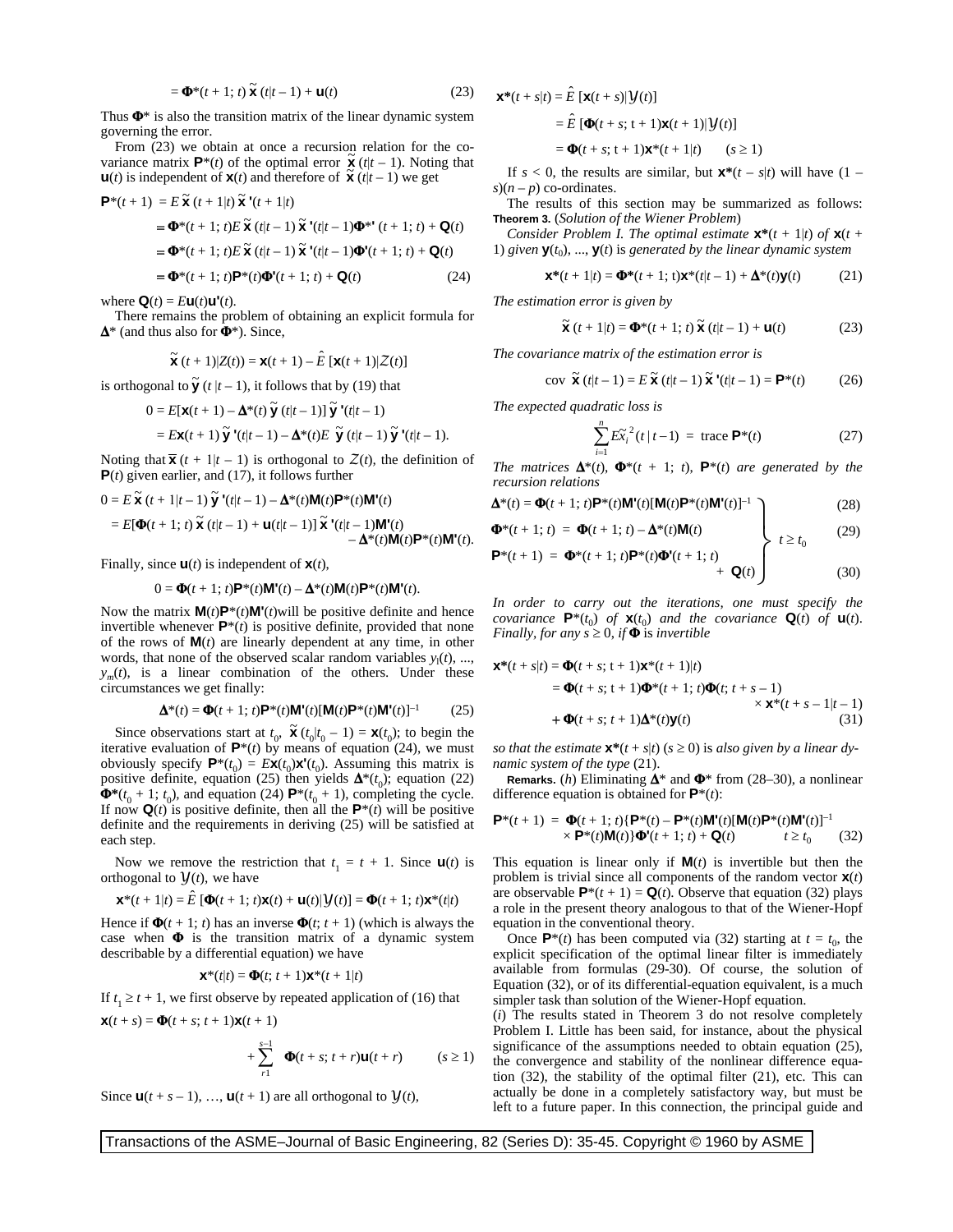tool turns out to be the duality theorem mentioned briefly in the next section. See [29].

(*j*) By letting the sampling period (equal to one so far) approach zero, the method can be used to obtain the specification of a differential equation for the optimal filter. To do this, i.e., to pass from equation (14) to equation (12), requires computing the logarithm **F**\* of the matrix **Φ**\*. But this can be done only if **Φ**\* is nonsingular—which is easily seen *not* to be the case. This is because it is sufficient for the optimal filter to have  $n - p$  state variables, rather than  $n$ , as the formalism of equation  $(22)$  would seem to imply. By appropriate modifications, therefore, equation (22) can be reduced to an equivalent set of only  $n - p$  equations whose transition matrix is nonsingular. Details of this type will be covered in later publications.

(*k*) The dynamic system (21) is, in general, nonstationary. This is due to two things: (1) The time dependence of  $\Phi(t + 1; t)$  and  **(2) the fact that the estimation starts at**  $t = t<sub>0</sub>$  **and improves as** more data are accumulated. If **Φ**, **M** are constants, it can be shown that (21) becomes a stationary dynamic system in the limit  $t \to \infty$ . This is the case treated by the classical Wiener theory.

(*l*) It is noteworthy that the derivations given are not affected by the nonstationarity of the model for  $\mathbf{x}(t)$  or the finiteness of available data. In fact, as far as the author is aware, the only explicit recursion relations given before for the growing-memory filter are due to Blum [12]. However, his results are much more complicated than ours.

(*m*) By inspection of Fig. 3 we see that the optimal filter is a feedback system, and that the signal after the first summer is white noise since  $\tilde{y}(t|t-1)$  is obviously an orthogonal random process. This corresponds to some well-known results in Wiener filtering, see, e.g., Smith [28], Chapter 6, Fig. 6–4. However, this is apparently the first *rigorous* proof that every Wiener filter is realizable by means of a feedback system. Moreover, it will be shown in another paper that such a filter is always *stable,* under very mild assumptions on the model (16–17). See [29].

### **The Dual Problem**

Let us now consider another problem which is conceptually very different from optimal estimation, namely, the noise-free regulator problem. In the simplest cases, this is:

**Problem II.** *Consider the dynamic system*

$$
\mathbf{x}(t+1) = \hat{\mathbf{\Phi}}(t+1; t)\mathbf{x}(t) + \hat{\mathbf{M}}(t)\mathbf{u}(t)
$$
 (33)

*where*  $\mathbf{x}(t)$  *is an n-vector*,  $\mathbf{u}(t)$  *is an m-vector* ( $m \le n$ ),  $\Phi$ , **M** *are*  $n \times n$  resp.  $n \times m$  matrices whose elements are nonrandom func*tions of time. Given any state* **x**(*t*) *at time t, we are to find a sequence* **u**(*t*), ..., **u**(*T*) *of control vectors which minimizes the performance index*

$$
V[\mathbf{x}(t)] = \sum_{\tau=t}^{T+1} \mathbf{x}^{\mathbf{t}}(\tau) \mathbf{Q}(\tau) \mathbf{x}(\tau)
$$

*Where*  $\hat{\mathbf{Q}}(t)$  *is a positive definite matrix whose elements are nonrandom functions of time.* See Fig. 2, where  $\Delta = M$  and  $M = I$ .

Probabilistic considerations play no part in Problem II; it is implicitly assumed that every state variable can be measured exactly at each instant  $t$ ,  $t + 1$ , ...,  $T$ . It is customary to call  $T \geq t$ the *terminal time* (it may be infinity).

The first general solution of the noise-free regulator problem is due to the author [18]. The main result is that the optimal control vectors  $\mathbf{u}^*(t)$  are nonstationary linear functions of  $\mathbf{x}(t)$ . After a change in notation, the formulas of the Appendix, Reference [18] (see also Reference [23]) are as follows:

$$
\mathbf{u}^*(t) = -\hat{\mathbf{\Delta}}^*(t)\mathbf{x}(t) \tag{34}
$$

Under optimal control as given by (34), the "closed-loop" equations for the system are (see Fig. 4)

$$
\mathbf{X}(t+1) = \mathbf{\Phi}^*(t+1; t)\mathbf{X}(t)
$$

and the minimum performance index at time *t* is given by

$$
V^*[\mathbf{X}(t)] = \mathbf{X}^{\prime}(t)\mathbf{P}^*(t-1)\mathbf{X}(t)
$$

The matrices  $\hat{\mathbf{\Delta}}^*(t)$ ,  $\hat{\mathbf{\Phi}}^*(t+1; t)$ ,  $\hat{\mathbf{P}}^*(t)$  are determined by

the recursion relations:  
\n
$$
\hat{\mathbf{\Delta}}^*(t) = [\hat{\mathbf{M}}^*(t) \hat{\mathbf{P}}^*(t) \hat{\mathbf{M}}(t)]^{-1} \hat{\mathbf{M}}^*(t) \hat{\mathbf{P}}^*(t) \hat{\mathbf{\Phi}}(t+1; t)
$$
\n
$$
\hat{\mathbf{\Phi}}^*(t+1; t) = \hat{\mathbf{\Phi}}(t+1; t) - \hat{\mathbf{M}}(t) \hat{\mathbf{\Delta}}^*(t)
$$
\n(35)

$$
\hat{\mathbf{P}}^*(t-1) = \hat{\mathbf{\Phi}}^*(t+1, t) - \mathbf{W}(t) \hat{\mathbf{\Phi}}^*(t)
$$
\n
$$
\hat{\mathbf{P}}^*(t-1) = \hat{\mathbf{\Phi}}^*(t+1, t) \hat{\mathbf{P}}^*(t) \hat{\mathbf{\Phi}}^*(t+1, t) + \hat{\mathbf{Q}}(t)
$$
\n
$$
\hat{\mathbf{P}}^*(t-1) = \hat{\mathbf{P}}^*(t) \hat{\mathbf{P}}^*(t) \hat{\mathbf{P}}^*(t+1, t)
$$
\n(37)

Initially we must set  $\hat{\mathbf{P}}^*(T) = \hat{\mathbf{Q}}(T+1)$ .



**Fig. 4 Matrix block diagram of optimal controller** 

Comparing equations (35–37) with (28–30) and Fig. 3 with Fig. 4 we notice some interesting things which are expressed precisely by

**Theorem 4.** (*Duality Theorem*) *Problem I and Problem II are duals of each other in the following sense:* 

*Let*  $\tau \geq 0$ *. Replace every matrix*  $\mathbf{X}(t) = \mathbf{X}(t_0 + \tau)$  *in* (28–30) *by*  $\hat{\mathbf{X}}^{\text{T}}(t) = \hat{\mathbf{X}}^{\text{T}}(T - \tau)$ . *Then One has (35–37). Conversely, replace every matrix*  $\hat{\mathbf{X}}(T - \tau)$  *in* (35–37) *by*  $\mathbf{X}^{\prime}(t_0 + \tau)$ *. Then one has*  $(28-30)$ .

**Proof.** Carry out the substitutions. For ease of reference, the dualities between the two problems are given in detail in Table 1.

| Table 1        |                                                                          |                                                                                |
|----------------|--------------------------------------------------------------------------|--------------------------------------------------------------------------------|
|                | Problem I                                                                | Problem II                                                                     |
|                |                                                                          | $\mathbf{x}(t)$ (unobservable) state $\mathbf{x}(t)$ (observable) state varia- |
|                | variables of random proc-                                                | bles of plant to<br><sub>be</sub>                                              |
|                | ess.                                                                     | regulated.                                                                     |
| $\overline{2}$ | $\mathbf{y}(t)$ observed random varia- $\mathbf{u}(t)$ control variables |                                                                                |
|                | bles.                                                                    |                                                                                |
| 3              | $t_0$ first observation.                                                 | T last control action.                                                         |
|                |                                                                          |                                                                                |

- 4 *b*<sub>(*t*0</sub> + τ +1; *t*<sub>0</sub> + τ) transition<br>matrix.
- 5  $\mathbf{P}^*(t_0 + \tau)$  covariance of optimized estimation error. **<sup>P</sup>**
- 6  $\Delta^*(t_0 + \tau)$  weighting of observation for optimal estimation.
- 7  $\Phi^*(t_0 + \tau + 1; t_0 + \tau)$  transition matrix for optimal estimation error.
- 8 **M**( $t_0 + \tau$ ) effect of state on **M** $(T \tau)$  effect of control observation.
- **Q**( $t_0 + \tau$ ) covariance of ran-<br>dom excitation.

 $\Phi(T - \tau + 1; T - \tau)$  transition matrix.

(37)

- $\mathbf{P}^*(T-\tau)$  matrix of quadratic form for performance index under optimal regulation.
- $\mathbf{\hat{\Delta}}$ <sup>\*</sup>( $T$   $\tau$ ) weighting of state for optimal control.
- $\Phi^*(T-\tau+1;T-\tau)$  transition matrix under optimal regulation.
- vectors on state.
- $\dot{Q}(T-\tau)$  matrix of quadratic form defining error criterion.

**Remarks.** (*n*) The *mathematical* significance of the duality between Problem I and Problem II is that both problems reduce to the solution of the Wiener-Hopf-like equation (32).

(*o*) The *physical* significance of the duality is intriguing. Why are observations and control dual quantities?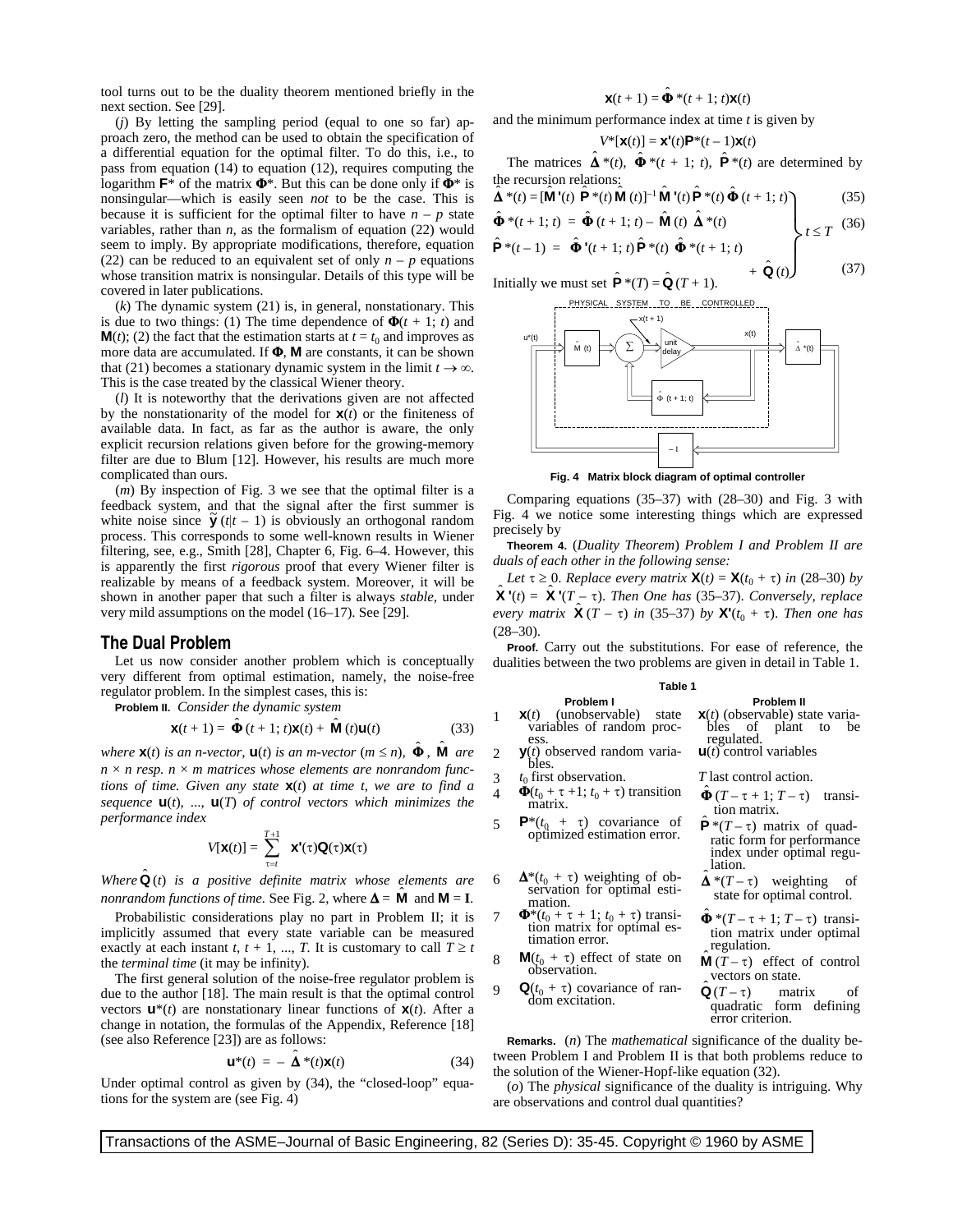Recent research [29] has shown that the essence of the Duality Theorem lies in the duality of constraints at the output (represented by the matrix  $M(t)$  in Problem I) and constraints at the input (represented by the matrix  $\mathbf{M}$  (*t*) in Problem II).

(*p*) Applications of Wiener's methods to the solution of noisefree regulator problem have been known for a long time; see the recent textbook of Newton, Gould, and Kaiser [27]. However, the connections between the two problems, and in particular the duality, have apparently never been stated precisely before.

(*q*) The duality theorem offers a powerful tool for developing more deeply the theory (as opposed to the computation) of Wiener filters, as mentioned in Remark (*i*). This will be published elsewhere [29].

## **Applications**

The power of the new approach to the Wiener problem, as expressed by Theorem 3, is most obvious when the data of the problem are given in numerical form. In that case, one simply performs the numerical computations required by (28–30). Resuits of such calculations, in some cases of practical engineering interest, will be published elsewhere.

When the answers are desired in closed analytic form, the iterations (28–30) may lead to very unwieldy expressions. In a few cases, **∆**\* and **Φ**\* can be put into "closed form." Without discussing here how (if at all) such closed forms can be obtained, we now give two examples indicative of the type of results to be expected.

**Example 1.** Consider the problem mentioned under "Optimal Estimates." Let  $x_1(t)$  be the signal and  $x_2(t)$  the noise. We assume the model:

$$
x_1(t + 1) = \phi_{11}(t + 1; t)x_1(t) + u_1(t)
$$
  

$$
x_2(t + 1) = u_2(t)
$$
  

$$
y_1(t) = x_1(t) + x_2(t)
$$

The specific data for which we desire a solution of the estimation problem are as follows:

- **1**  $t_1 = t + 1$ ;  $t_0 = 0$
- **2**  $Ex_1^2(0) = 0$ , i.e.,  $x_1(0) = 0$
- **3**  $Eu_1^2(t) = a^2$ ,  $Eu_1^2(t) = b^2$ ,  $Eu_1(t) u_2(t) = 0$  (for all *t*)
- **4**  $\phi_{11}(t+1; t) = \phi_{11} = \text{const.}$

A simple calculation shows that the following matrices satisfy the difference equations (28–30), for all  $t \ge t_0$ :

$$
\mathbf{\Delta}^{*}(t) = \begin{bmatrix} \phi_{11}C(t) \\ 0 \end{bmatrix}
$$

$$
\mathbf{\Phi}^{*}(t+1; t) = \begin{bmatrix} \phi_{11}[1-C(t)] & 0 \\ 0 & 0 \end{bmatrix}
$$

$$
\mathbf{P}^{*}(t+1) = \begin{bmatrix} a^{2} + \phi_{11}^{2}b^{2}C(t) & 0 \\ 0 & b^{2} \end{bmatrix}
$$
where  $C(t+1) = 1 - \frac{b^{2}}{a^{2} + b^{2} + \phi_{11}^{2}b^{2}C(t)}$   $t \ge 0$  (38)

Since it was assumed that  $x_1(0) = 0$ , neither  $x_1(1)$  nor  $x_2(1)$  can be predicted from the measurement of  $y_1(0)$ . Hence the measurement at time  $t = 0$  is useless, which shows that we should set  $C(0) = 0$ . This fact, with the iterations (38), completely determines the function  $C(t)$ . The nonlinear difference equation (38) plays the role of the Wiener-Hopf equation.

If  $b^2/a^2 \ll 1$ , then  $C(t) \approx 1$  which is essentially pure prediction. If  $b^2/a^2 >> 1$ , then  $C(t) \approx 0$ , and we depend mainly on  $x_1^*(t|t-1)$ for the estimation of  $x_1^*(t+1|t)$  and assign only very small weight to the measurement  $y_1(t)$ ; this is what one would expect when the measured data are very noisy.

In any case,  $x_2^*(t|t-1) = 0$  at all times; one cannot predict independent noise! This means that  $\phi *_{12}$  can be set equal to zero. The optimal predictor is a first-order dynamic system. See Remark (*j*)*.*

To find the stationary Wiener filter, let  $t = \infty$  on both sides of (38), solve the resulting quadratic equation in  $C(\infty)$ , etc.

**Example 2.** A number or particles leave the origin at time  $t_0 = 0$ with random velocities; after  $t = 0$ , each particle moves with a constant (unknown) velocity. Suppose that the position of one of these particles is measured, the data being contaminated by stationary, additive, correlated noise. What is the optimal estimate of the position and velocity of the particle at the time of the last measurement?

Let  $x_1(t)$  be the position and  $x_2(t)$  the velocity of the particle;  $x_3(t)$  is the noise. The problem is then represented by the model,

$$
x_1(t + 1) = x_1(t) + x_2(t)
$$
  
\n
$$
x_2(t + 1) = x_2(t)
$$
  
\n
$$
x_3(t + 1) = \phi_{33}(t + 1; t)x_3(t) + u_3(t)
$$
  
\n
$$
y_1(t) = x_1(t) + x_3(t)
$$

and the additional conditions

- **1**  $t_1 = t$ ;  $t_0 = 0$
- **2**  $Ex_1^2(0) = Ex_2(0) = 0, Ex_2^2(0) = a^2 > 0;$
- **3**  $Eu_3(t) = 0$ ,  $Eu_3^2(t) = b^2$ . **4**  $\phi_{33}(t+1; t) = \phi_{33}$  = const.

According to Theorem 3,  $\mathbf{x}^*(t|t)$  is calculated using the

dynamic system (31). First we solve the problem of predicting the position and velocity of the particle one step ahead. Simple considerations show that

$$
\mathbf{P}^*(1) = \begin{bmatrix} a^2 & a^2 & 0 \\ a^2 & a^2 & 0 \\ 0 & 0 & b^2 \end{bmatrix} \text{ and } \mathbf{\Delta}^*(0) = \begin{bmatrix} 0 \\ 0 \\ 1 \end{bmatrix}
$$

It is then easy to check by substitution into equations (28–30) that

$$
\mathbf{P}^*(t) = \frac{b^2}{C_1(t-1)}
$$
\n
$$
\times \begin{bmatrix}\nt^2 & t & -\phi_{33}t(t-1) \\
t & 1 & -\phi_{33}(t-1) \\
-\phi_{33}t(t-1) & -\phi_{33}(t-1) & \phi_{33}^2(t-1)^2 + C_1(t-1)\n\end{bmatrix}
$$

is the correct expression for the covariance matrix of the prediction error  $\tilde{\mathbf{x}}(t|t-1)$  for all  $t \ge 1$ , provided that we define

$$
C_1(0) = b^2/a^2
$$
  
\n
$$
C_1(t) = C_1(t-1) + [t - \phi_{33}(t-1)]^2, \ t \ge 1
$$

It is interesting to note that the results just obtained are valid also when  $\phi_{33}$  depends on *t*. This is true also in Example 1. In conventional treatments of such problems there *seems* to be an essential difference between the cases of stationary and nonstationary noise. This misleading impression created by the conventional theory is due to the very special *methods* used in solving the Wiener-Hopf equation.

Introducing the abbreviation

$$
C_2(0) = 0
$$
  
\n
$$
C_2(t) = t - \phi_{33}(t - 1), \quad t \ge 1
$$

and observing that

$$
\begin{aligned} \text{cov } \widetilde{\mathbf{x}} \left( t + 1 \middle| t \right) &= \mathbf{P}^*(t + 1) \\ &= \mathbf{\Phi}(t + 1; t) [\text{cov } \widetilde{\mathbf{x}} \left( t \middle| t \right) ] \mathbf{\Phi}^t(t + 1; t) + \mathbf{Q}(t) \end{aligned}
$$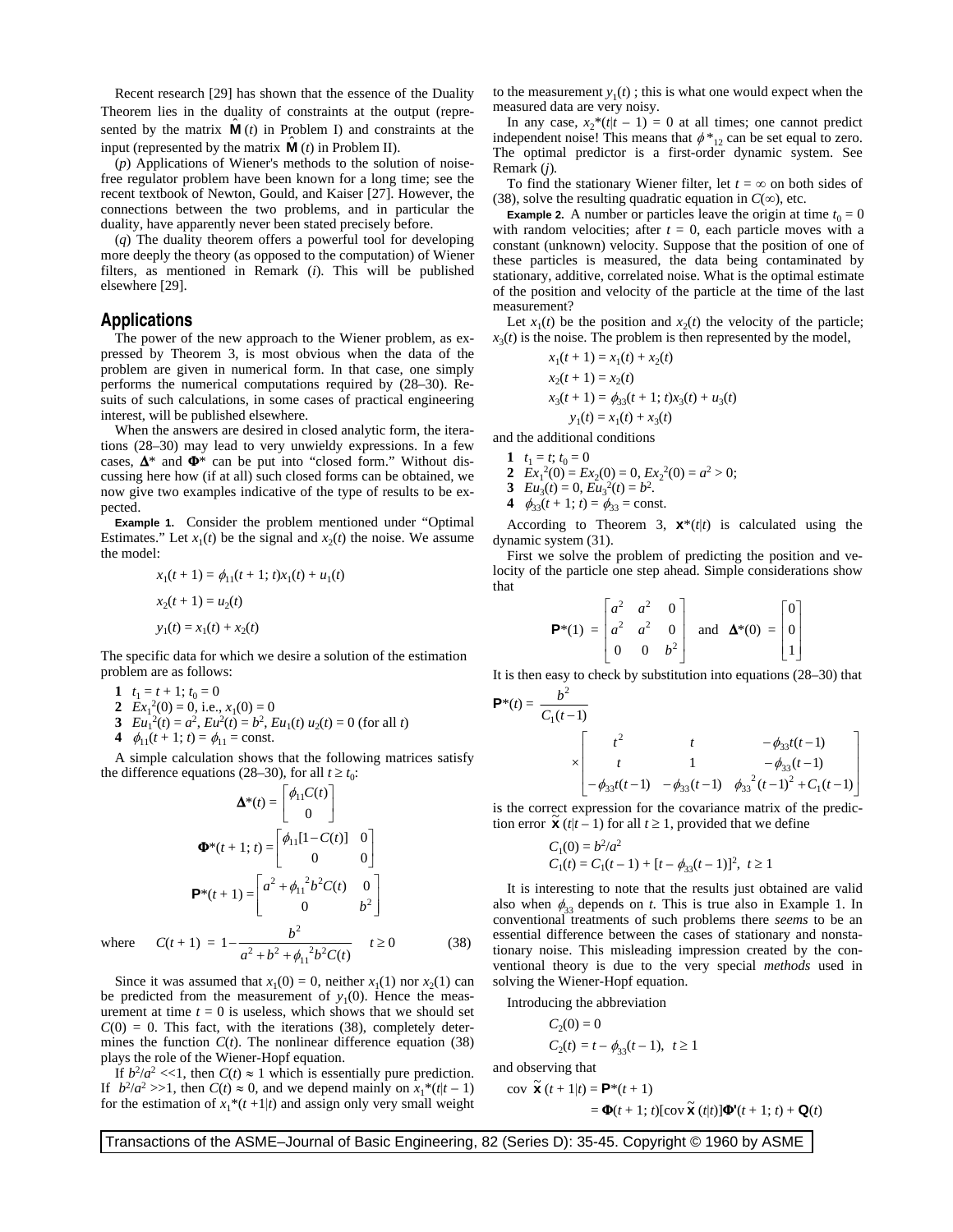the matrices occurring in equation (31) and the covariance matrix of  $\tilde{\mathbf{x}}(t|t)$  are found after simple calculations. We have, for all  $t \geq$ 0,

$$
\Phi(t; t+1)\Delta^*(t) = \frac{1}{C_1(t)} \begin{bmatrix} tC_2(t) \\ C_2(t) \\ C_1(t) - tC_2(t) \end{bmatrix}
$$

 $\Phi(t; t+1)\Phi^*(t+1; t)\Phi(t+1; t)$ 

$$
= \frac{1}{C_1(t)} \begin{bmatrix} C_1(t) - tC_2(t) & C_1(t) - tC_3(t) & -\phi_{33}tC_2(t) \\ -C_2(t) & C_1(t) - C_2(t) & -\phi_{33}C_2(t) \\ -C_1(t) + tC_2(t) & -C_1(t) + tC_2(t) & +\phi_{33}tC_2(t) \end{bmatrix}
$$

and

$$
\text{cov }\widetilde{\mathbf{x}}(t|t) = E \widetilde{\mathbf{x}}(t|t) \widetilde{\mathbf{x}}'(t|t) = \frac{b^2}{C_1(t)} \begin{bmatrix} t^2 & t & -t^2 \\ t & 1 & -t \\ -t^2 & -t & t^2 \end{bmatrix}
$$

To gain some insight into the behavior of this system, let us examine the limiting case  $t \to \infty$  of a large number of observations. Then  $C_1(t)$  obeys approximately the differential equation

$$
dC_1(t)/dt \approx C_2^2(t) \qquad (t >> 1)
$$

from which we find

$$
C_1(t) \approx (1 - \phi_{33})^2 t^3 / 3 + \phi_{33} (1 - \phi_{33}) t^2 + \phi_{33}^2 t + b^2 / a^2
$$
\n
$$
(t >> 1)
$$
\n(39)

Using (39), we get further,

$$
\mathbf{\Phi}^{-1}\mathbf{\Phi}^*\mathbf{\Phi} \approx \begin{bmatrix} 1 & 1 & 0 \\ 0 & 1 & 0 \\ -1 & -1 & 0 \end{bmatrix} \text{ and } \mathbf{\Phi}^{-1}\mathbf{\Delta}^* \approx \begin{bmatrix} 0 \\ 0 \\ 1 \end{bmatrix} \qquad (t>>1)
$$

Thus as the number of observations becomes large, we depend almost exclusively on  $x_1^*(t|t)$  and  $x_2^*(t|t)$  to estimate  $x_1^*(t+1|t+1)$ 1) and  $x_2^*(t + 1|t + 1)$ . Current observations are used almost exclusively to estimate the noise

$$
x_3^*(t|t) \approx y_1^*(t) - x_1^*(t|t) \qquad (t >> 1)
$$

One would of course expect something like this since the problem is analogous to fitting a straight line to an increasing number of points.

As a second check on the reasonableness of the results given, observe that the case  $t \gg 1$  is essentially the same as prediction based on continuous observations. Setting  $\phi_{33} = 0$ , we have

$$
E \tilde{x}_1^2(t \mid t) \approx \frac{a^2 b^2 t^2}{b^2 + a^2 t^3 / 3} \qquad (t >> 1; \phi_{33} = 0)
$$

which is identical with the result obtained by Shinbrot [11], Example 1, and Solodovnikov [14], Example 2, in their treatment of the Wiener problem in the finite-length, continuous-data case, using an approach entirely different from ours.

## **Conclusions**

This paper formulates and solves the Wiener problem from the "state" point of view. On the one hand, this leads to a very general treatment including cases which cause difficulties when attacked by other methods. On the other hand, the Wiener problem is shown to be closely connected with other problems in the theory of control. Much remains to be done to exploit these connections.

## **References**

1 N. Wiener, "The Extrapolation, Interpolation and Smoothing of Stationary Time Series," John Wiley & Sons, Inc., New York, N.Y., 1949.

2 L. A. Zadeh and J. R. Ragazzini, "An Extension of Wiener's Theory of Prediction," *Journal of Applied Physics,* vol. 21, 1950, pp. 645–655.

3 H. W. Bode and C. E. Shannon, "A Simplified Derivation of Linear Least-Squares Smoothing and Prediction Theory," *Proceedinqs IRE,* vol. 38, 1950, pp. 417–425.

4 R. C. Booton, "An Optimization Theory for Time-Varying Linear Systems With Nonstationary Statistical Inputs," *Proceedings IRE,* vol. 40, 1952, pp. 977–981.

5 J. H. Laning and R. H. Battin, "Random Processes in Automatic Control," McGraw-Hill Book Company, Inc., New York, N. Y., 1956.

6 W. B. Davenport, Jr., and W. L. Root, "An Introduction to the Theory of Random Signals and Noise," McGraw-Hill Book Company, Inc., New York, N. Y., 1958.

S. Darlington, "Linear Least-Squares Smoothing and Prediction, With Applications," *Bell System Tech. Journal,* vol. 37, 1958, pp.1221– 1294.

8 G. Franklin, "The Optimum Synthesis of Sampled-Data Systems" Doctoral dissertation, Dept. of Elect. Engr., Columbia University, 1955.

9 A. B. Lees, "Interpolation and Extrapolation of Sampled Data," *Trans. IRE Prof. Grou.p on Information Theory,* IT-2, 1956, pp. 173–175.

10 R. C. Davis. "On the Theory of Prediction of Nonstationary Stochastic Processes," *Journal of Applied Physics,* vol. 23. 1952, pp. 1047–1053.

11 M. Shinbrot, "Optimization of Tirne-Varying Linear Systems With Nonstationary Inputs," TRANS. ASME, vol. 80, 1958. pp. 457–462.

12 M. Blum, "Recursion Formulas for Growing Memory Digital Filters," *Trans. IRE Prof. Group on Information Theory.* IT-4. 1958, pp. 24–30.

13 V. S. Pugachev, "The Use of Canonical Expansions of Random Functions in Determining an Optimum Linear System," *Automatics and Remote Control* (USSR), vol. 17, 1956, pp. 489–499; translation pp. 545– 556.

14 V. V. Solodovnikov and A. M. Batkov. "On the Theory of Self-Optimizing Systems (in German and Russian)," Proc. Heidelberg Conference on Automatic Control, 1956. pp. 308–323.

15 J. L. Doob, "Stochastic Processes," John Wiley & Sons, Inc., New York, N. Y., 1955.

16 M. Loève, "Probability Theory," Van Nostrand Company, Inc., New York, N. Y., 1955.

17 R. E. Bellman, I. Glicksberg, and 0. A. Gross, "Some Aspects of the Mathematical Theory of Control Processes," RAND Report R-313, 1958, 244 pp.

18 R. E. Kalman and R. W. Koepcke, "Optimal Synthesis of Linear Sampling Control Systems Using Generalized Performance Indexes," TRANS. ASME, vol. 80, 1958, pp. 1820–1826.

19 J. E. Bertram, "Effect of Quantization in Sampled-Feedback Systems," *Trans. AlEE,* vol. 77, II, 1958, pp. 177–182.

20 R. E. Kalman and J. E. Bertram, "General Synthesis Procedure for Computer Control of Single and Multi-Loop Linear Systems" *Trans. AlEE,* vol. 77, II, 1958, pp. 602–609.

21 C. W. Merriam, III, "A Class of Optimum Control Systems," *Journal of the Franklin Institute,* vol. 267, 1959, pp. 267–281.

22 R. E. Kalman and J. E. Bertram, "A Unified Approach to the Theory of Sampling Systems," *Journal of the Franklin Institute,* vol. 267, 1959, pp. 405–436.

23 R. E. Kalman and R. W. Koepcke, "The Role of Digital Computers in the Dynamic Optimization of Chemical Reactors," Proc. Western Joint Computer Conference, 1959, pp. 107–116.

24 R. E. Kalman, "Dynamic Optimization of Linear Control Systems, I. Theory," to appear.

25 S. Sherman, "Non-Mean-Square Error Criteria," *Trans. IRE Prof. Group on Information Theory,* IT-4, 1958, pp. 125–126.

26 V. S. Pugachev, "On a Possible General Solution of the Problem of termining Optimum Dynamic Systems," Automatics and Remote Determining Optimum Dynamic Systems," *Control* (USSR), vol. 17, 1956, pp. 585–589.

27 G. C. Newton, Jr., L. A. Gould, and J. F. Kaiser, "Analytical Design of Linear Feedback Controls," John Wiley & Sons, Inc., New York, N. Y., 1957.

28 0. J. M. Smith, "Feedback Control Systems," McGraw-Hill Book Company, Inc., New York, N. Y., 1958.

29 R. E. Kalman, "On the General Theory of Control Systems," Proceedings First International Conference on Automatic Control, Moscow, USSR, 1960.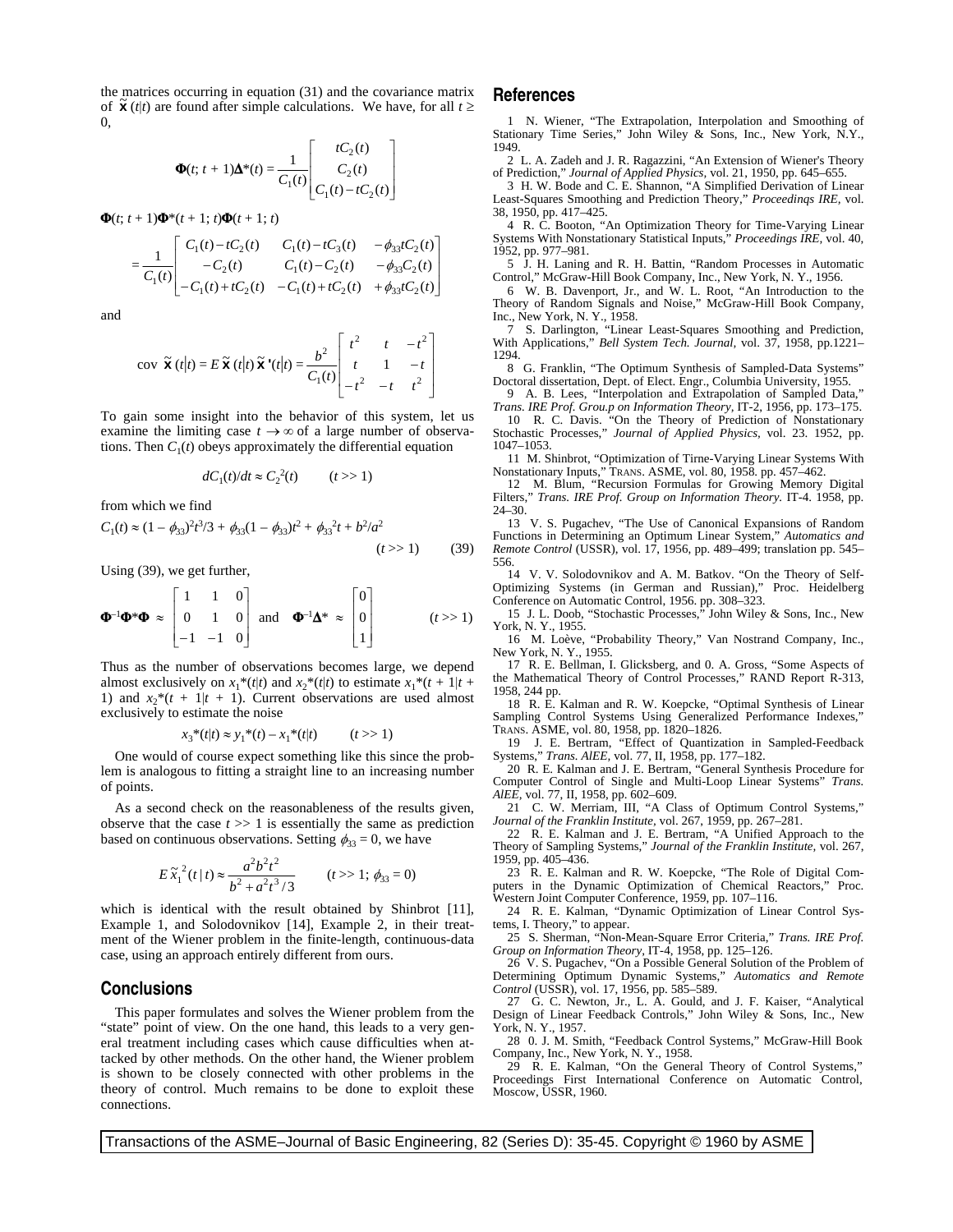## **A P P E N D I X RANDOM PROCESSES: BASIC CONCEPTS**

For convenience of the reader, we review here some elementary definitions and facts about probability and random processes. Everything is presented with the utmost possible simplicity; for greater depth and breadth, consult Laning and Battin [5] or Doob [15].

A *random variable* is a function whose values depend on the outcome of a chance event. The *values* of a random variable may be any convenient mathematical entities; real or complex numbers, vectors, etc. For simplicity, we shall consider here only real-valued random variables, but this is no real restriction. Random variables will be denoted by *x, y,* ... and their values by ξ, η, …. Sums, products, and functions of random variables are also random variables.

A random variable *x* can be explicitly defined by stating the probability that *x* is less than or equal to some real constant ξ. This is expressed symbolically by writing

$$
Pr(x \le \xi) = F_x(\xi); F_x(-\infty) = 0, F_x(+\infty) = 1
$$

*F*x(ξ) is called the *probability distribution function* of the random variable *x*. When  $F<sub>x</sub>(ξ)$  is differentiable with respect to ξ, then  $f_x(\xi) = dF_x(\xi)/d\xi$  is called the *probability density function* of *x*.

The *expected value* (*mathematical expectation, statistical average, ensemble average, mean,* etc., are commonly used synonyms) of any nonrandom function  $g(x)$  of a random variable  $x$ is defined by

$$
Eg(x) = E[g(x)] = \int_{-\infty}^{\infty} g(\xi) dF_x(\xi) = \int_{-\infty}^{\infty} g(\xi) f_x(\xi) d\xi
$$
 (40)

As indicated, it is often convenient to omit the brackets after the symbol *E.* A sequence of random variables (finite or infinite)

$$
\{x(t)\} = \dots, x(-1), x(0), x(1), \dots \tag{41}
$$

is called a *discrete* (or *discrete-parameter*) *random* (or *stochastic*) *process.* One particular set of observed values of the random process (41)

$$
\ldots, \xi(-1), \xi(0), \xi(1), \ldots
$$

is called a *realization* (or a *sample function)* of the process. Intuitively, a random process is simply a set of random variables which are indexed in such a way as to bring the notion of time into the picture.

A random process is *uncorrelated* if

$$
Ex(t)x(s) = Ex(t)Ex(s) \qquad (t \neq s)
$$

If, furthermore,

$$
Ex(t)x(s) = 0 \qquad (t \neq s)
$$

then the random process is *orthogonal.* Any uncorrelated random process can be changed into orthogonal random process by replacing  $x(t)$  by  $x'(t) = x(t) - Ex(t)$  since then

$$
Ex'(t)x'(s) = E[x(t) - Ex(t)] \cdot [x(s) - Ex(s)]
$$
  
= 
$$
Ex(t)x(s) - Ex(t)Ex(s) = 0
$$

It is useful to remember that, if a random process is orthogonal, then

$$
E[x(t1) + x(t2) + ...]2 = Ex2(t1) + Ex2(t2) + ... (t1 \neq t2 \neq ...)
$$

If **x** is a vector-valued random variable with components  $x_1, \ldots, x_n$ (which are of course random variables), the matrix

$$
[E(x_i - Ex_i)(x_j - Ex_j)] = E(\mathbf{X} - E\mathbf{X})(\mathbf{X}^{\mathsf{T}} - E\mathbf{X}^{\mathsf{T}})
$$
  
= cov  $\mathbf{X}$  (42)

is called the *covariance matrix of x.* 

A random process may be specified explicitly by stating the probability of simultaneous occurrence of any finite number of events of the type

$$
x(t_1) \le \xi_1, ..., x(t_n) \le \xi_n; (t_1 \neq ... \neq t_n), \text{ i.e.,}
$$
  
\n
$$
Pr[(x(t_1) \le \xi_1, ..., x(t_n) \le \xi_n)] = F_{x(t_1), ..., x(t_n)}(\xi_1, ..., \xi_n)
$$
 (43)

where  $F_{x(t_1), \ldots, x(t_n)}$  is called the *joint probability distribution function* of the random variables  $x(t_1)$ , …,  $x(t_n)$ . The *joint probability density function* is then

$$
f_{x(t_1),...,x(t_n)}(\xi_1, ..., \xi_n) = \partial^n F_{n(t_1),...,x(t_n)} / \partial \xi_1, ..., \partial \xi_n
$$

provided the required derivatives exist. The expected value  $E_g[x(t_1), ..., x(t_n)]$  of any nonrandom function of *n* random variables is defined by an *n*-fold integral analogous to (40).

A random process is *independent* if for any finite  $t_1 \neq ... \neq t_m$ (43) is equal to the product of the first-order distributions

$$
Pr[x(t_1) \le \xi_1] \dots Pr[x(t_n) \le \xi_n]
$$

If a set of random variables is independent, then they are obviously also uncorrelated. The converse is not true in general. For a set of more than 2 random variables to be independent, it is not sufficient that any pair of random variables be independent.

Frequently it is of interest to consider the probability distribution of a random variable  $x(t_{n+1})$  of a random process given the actual values  $\xi(t_1), \ldots, \xi(t_n)$  with which the random variables  $x(t_1), \ldots, x(t_n)$  have occurred. This is denoted by

$$
Pr[x(t_{n+1}) \le \xi_{n+1}|x(t_1) = \xi_1, ..., x(t_n) = \xi_n]
$$
  
= 
$$
\frac{\int_{-\infty}^{\xi_{n+1}} f_{x(t_1), ..., x(t_{n+1})}(\xi_1, ..., \xi_{n+1}) d\xi_{n+1}}{f_{x(t_1), ..., x(t_n)}(\xi_1, ..., \xi_n)}
$$
(44)

which is called the *conditional probability distribution function*  of  $x(t_{n+1})$  given  $x(t_1), \ldots, x(t_n)$ . The *conditional expectation* 

$$
E\{g[x(t_{n+1})]|x(t_1),...,x(t_n)\}\
$$

is defined analogously to (40). The conditional expectation is a random variable; it follows that

$$
E[E\{g[x(t_{n+1})]|x(t_1),...,x(t_n)\}]=E\{g[x(t_{n+1})]\}
$$

In all cases of interest in this paper, integrals of the type (40) or (44) need never be evaluated explicitly, only the *concept* of the expected value is needed.

A random variable *x* is *gaussian* (or *normally distributed)* if

$$
f_x(\xi) = \frac{1}{[2\pi E(x - Ex)^2]^{1/2}} \exp \left[-\frac{1}{2} \frac{(\xi - Ex)^2}{E(x - Ex)^2}\right]
$$

which is the well-known bell-shaped curve. Similarly, a random vector **x** is *gaussian* if

$$
f_x(\boldsymbol{\xi}) = \frac{1}{(2\pi)^{n/2} (det \mathbf{C})^{1/2}} \exp \left[ -\frac{1}{2} (\boldsymbol{\xi} - E\mathbf{x})^{\dagger} \mathbf{C}^{-1} (\boldsymbol{\xi} - E\mathbf{x}) \right]
$$

where  $C^{-1}$  is the inverse of the covariance matrix (42) of **x**. A *gaussian random process* is defined similarly.

The importance of gaussian random variables and processes is largely due to the following facts:

**Theorem 5.** (*A*) *Linear functions* (*and therefore conditional expectations*) *on a gaussian random process are gaussian random variables.* 

(*B*) *Orthogonal gaussian random variables are independent.* 

(*C*) *Given any random process with means Ex*(*t*) *and covariances Ex*(*t*)*x*(*s*)*, there exists a unique gaussian random process with the same means and covariances.*